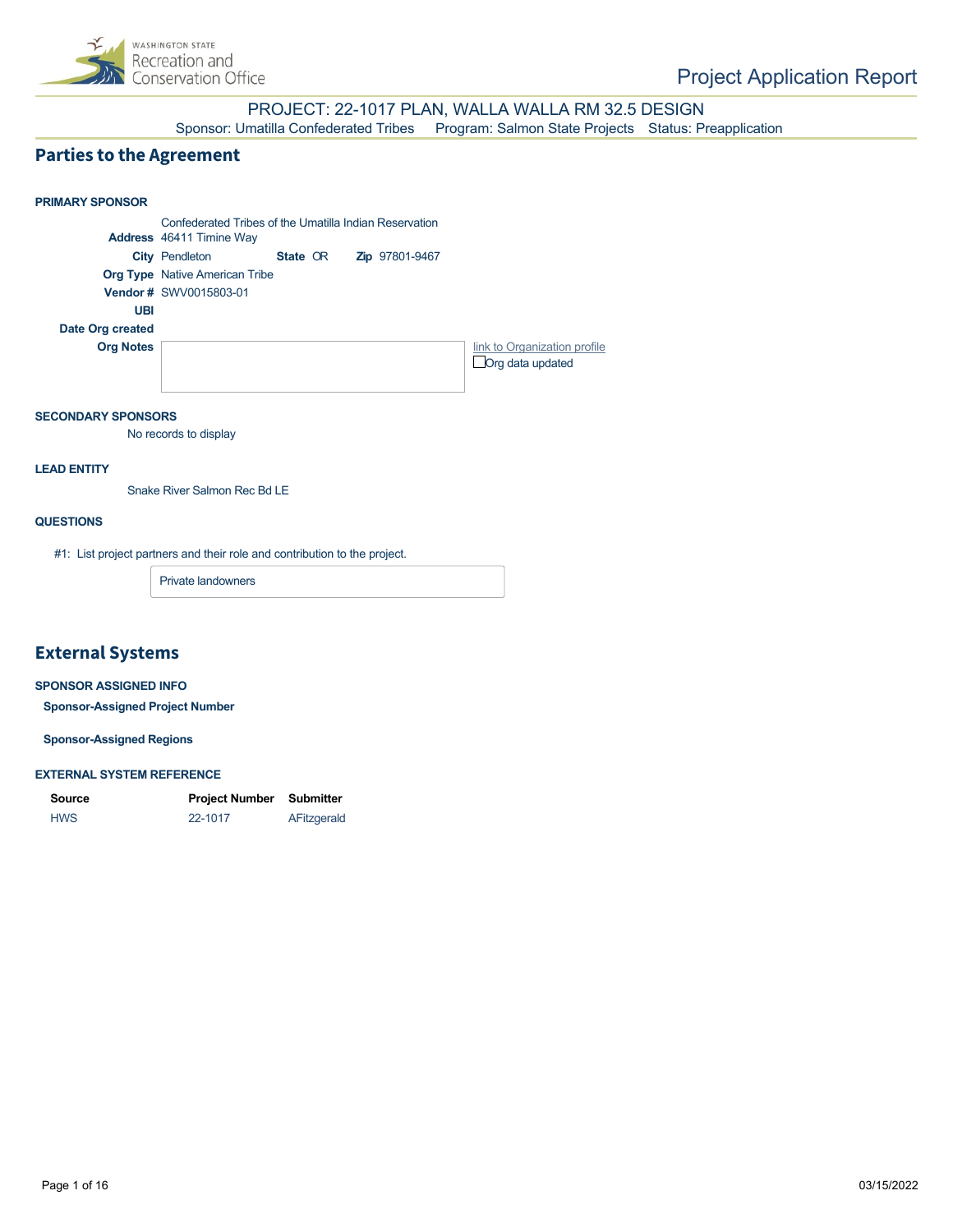## **Project Contacts**

| <b>Contact Name</b>                                       |                            |                   |                         |
|-----------------------------------------------------------|----------------------------|-------------------|-------------------------|
| <b>Primary Org</b>                                        | <b>Project Role</b>        | <b>Work Phone</b> | <b>Work Email</b>       |
| Alice Rubin<br>Rec. and Conserv. Office                   | <b>Project Manager</b>     | (360) 867-8584    | alice.rubin@rco.wa.gov  |
| <b>Ethan Green</b><br><b>Umatilla Confederated Tribes</b> | <b>Project Contact</b>     | (541) 429-7555    | ethangreen@ctuir.org    |
| <b>Morgan Clay</b><br><b>Umatilla Confederated Tribes</b> | <b>Alt Project Contact</b> | (541) 429-7549    | morganclay@ctuir.org    |
| Ali Fitzgerald<br>Snake River Salmon Rec Bd I F           | <b>Lead Entity Contact</b> | (509) 382-4115    | ali@snakeriverboard.org |
| <b>Julie Burke</b><br><b>Umatilla Confederated Tribes</b> | <b>Billing</b>             | (541) 429-7292    | JulieBurke@ctuir.org    |

## **Worksites & Properties**

#### **# Worksite Name**

#1 Walla Walla River - River Mile 32.5

| Planning     | <b>Property Name</b> |
|--------------|----------------------|
| √            | Parcel 340736510053  |
| √            | Parcel 340736510057  |
| √            | Parcel 340736530003  |
| √            | Parcel 340736530002  |
| √            | Parcel 340736510019  |
| $\checkmark$ | Parcel 340736510020  |
| √            | Parcel 340736510006  |
|              |                      |
|              |                      |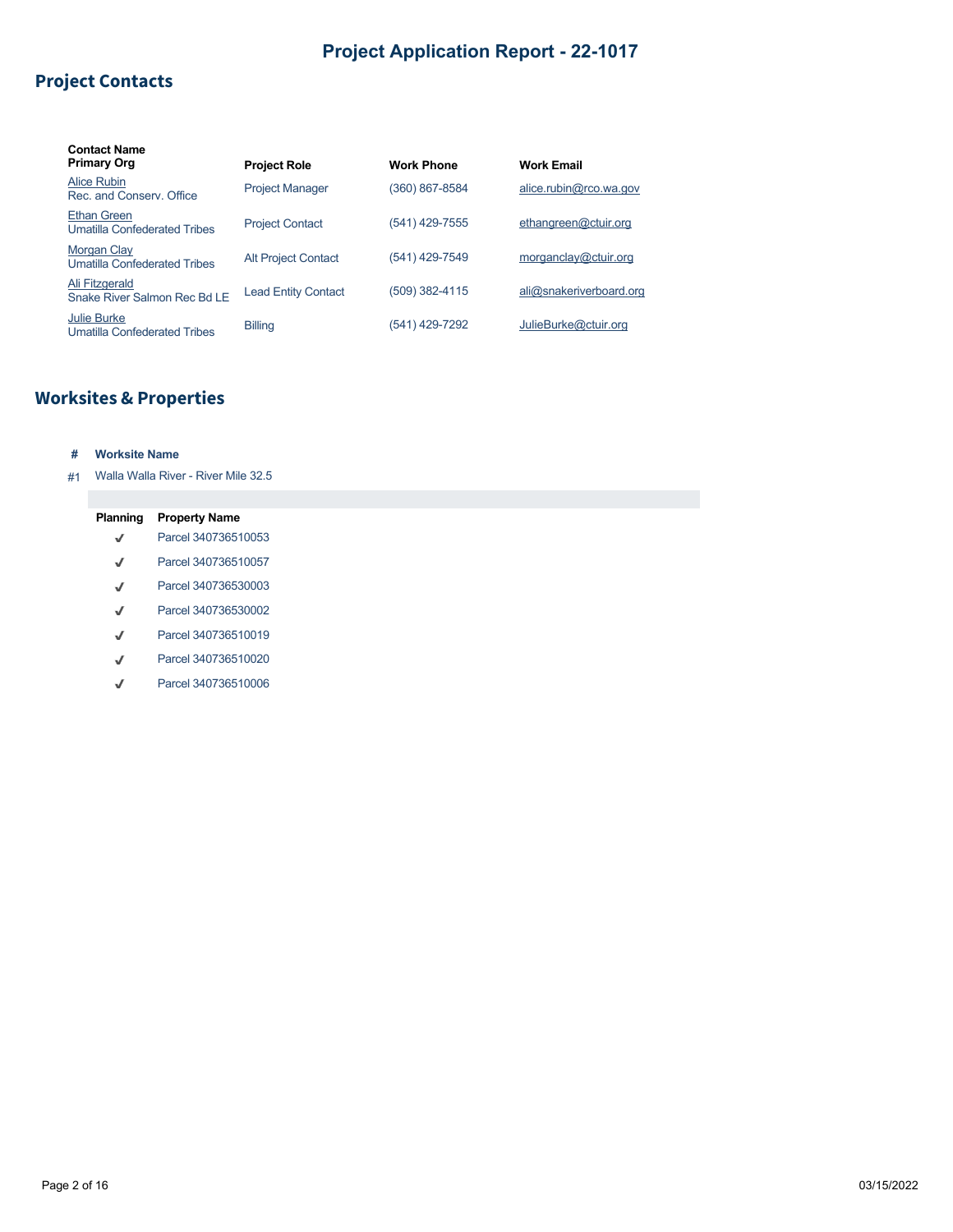## **Worksite Map & Description**

**Worksite #1: Walla Walla River - River Mile 32.5**

#### **WORKSITE ADDRESS**

**Street Address** Old Highway 12 **City, State, Zip** Walla Walla WA 99362

## **Worksite Details**

#### **Worksite #1: Walla Walla River - River Mile 32.5**

#### **SITE ACCESS DIRECTIONS**

The worksite can be accessed via Baker Ranch Road, a spur of Old Highway 12. The site is equidistant between the Frenchtown Road and Old Highway 12 turnoffs of Highway 12.

#### **TARGETED ESU SPECIES**

| <b>Species by ESU</b>                                             | Egg Present                              |   |              | Juvenile Present Adult Present Population Trend |
|-------------------------------------------------------------------|------------------------------------------|---|--------------|-------------------------------------------------|
| Steelhead-Middle Columbia River,<br>Walla Walla River, Threatened |                                          | √ | $\checkmark$ | Declining                                       |
| Chinook-unidentified                                              |                                          | √ | √            | l Inknown.                                      |
| Reference or source used                                          | WDFW, CTUIR & SRSRB Recovery Plan (2011) |   |              |                                                 |

#### **TARGETED NON-ESU SPECIES**

**Species by Non-ESU Notes** 

Bull Trout Walla Walla River Migratory Bull Trout are known to migrate into the lower Walla Walla Basin and sometimes into the Columbia River. Walla Walla River Bull trout are ESA listed Threatened. The migratory portion of the population is critical to recovery.

#### **Questions**

#1: Give street address or road name and mile post for this worksite if available.

The site is located off Old Highway 12, approximately 1/2 mile east of the intersection of Highway 12 and Old Highway 12.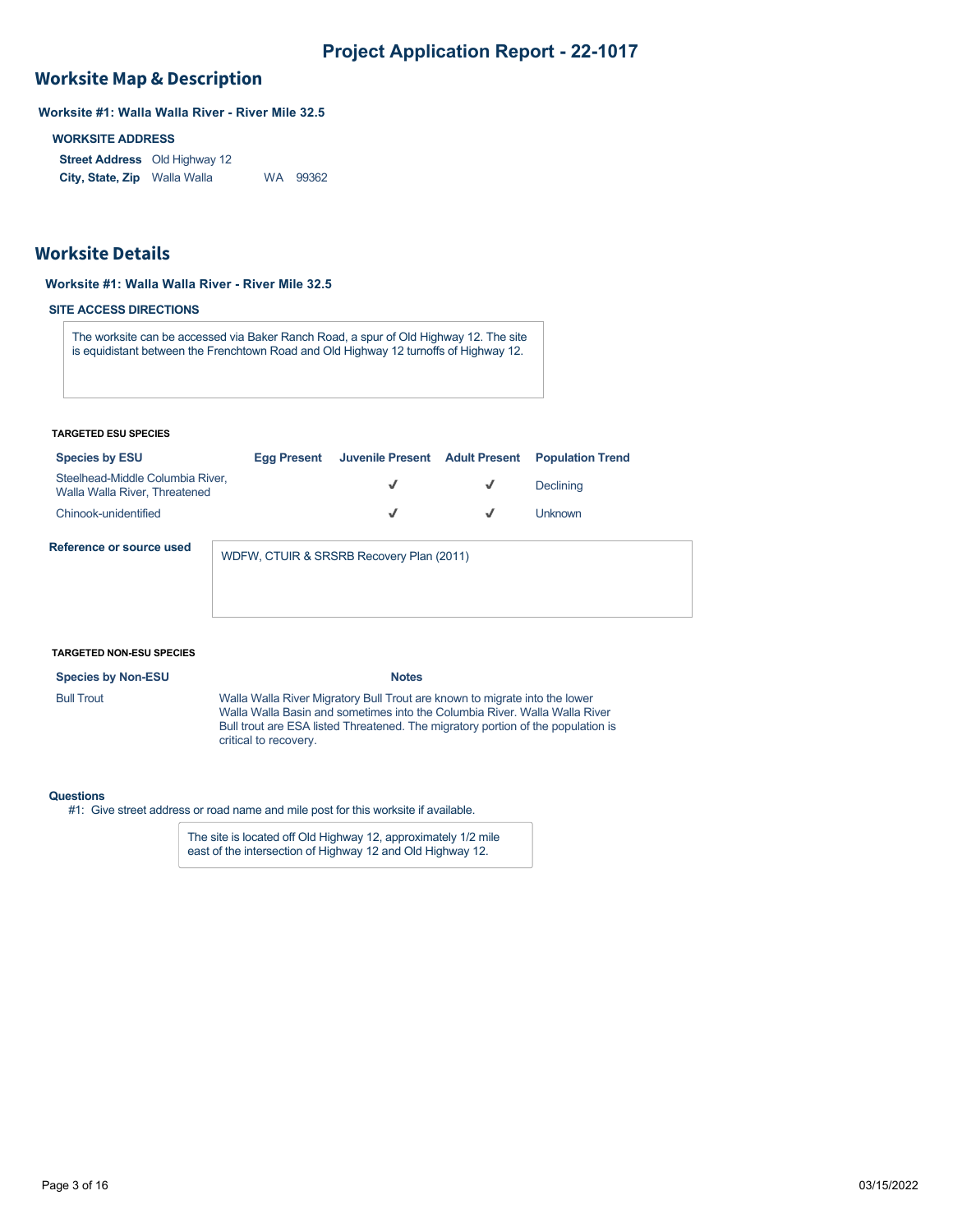## **Project Location**

| <b>Projects in PRISM</b>      |                                                                                                                                                                                                                                                                                                                                                                                                                                                                                                                                                                                                                                                                                                                                                                                                                                                                                                                                                                                                                                                                                                                                                                                         |                       |                          |              |
|-------------------------------|-----------------------------------------------------------------------------------------------------------------------------------------------------------------------------------------------------------------------------------------------------------------------------------------------------------------------------------------------------------------------------------------------------------------------------------------------------------------------------------------------------------------------------------------------------------------------------------------------------------------------------------------------------------------------------------------------------------------------------------------------------------------------------------------------------------------------------------------------------------------------------------------------------------------------------------------------------------------------------------------------------------------------------------------------------------------------------------------------------------------------------------------------------------------------------------------|-----------------------|--------------------------|--------------|
| <b>PRISM</b><br><b>Number</b> |                                                                                                                                                                                                                                                                                                                                                                                                                                                                                                                                                                                                                                                                                                                                                                                                                                                                                                                                                                                                                                                                                                                                                                                         | <b>Current Status</b> |                          | <b>Notes</b> |
| No related project selected   | <b>Project Name</b>                                                                                                                                                                                                                                                                                                                                                                                                                                                                                                                                                                                                                                                                                                                                                                                                                                                                                                                                                                                                                                                                                                                                                                     |                       | <b>Relationship Type</b> |              |
|                               |                                                                                                                                                                                                                                                                                                                                                                                                                                                                                                                                                                                                                                                                                                                                                                                                                                                                                                                                                                                                                                                                                                                                                                                         |                       |                          |              |
| Related Project Notes         |                                                                                                                                                                                                                                                                                                                                                                                                                                                                                                                                                                                                                                                                                                                                                                                                                                                                                                                                                                                                                                                                                                                                                                                         |                       |                          |              |
|                               |                                                                                                                                                                                                                                                                                                                                                                                                                                                                                                                                                                                                                                                                                                                                                                                                                                                                                                                                                                                                                                                                                                                                                                                         |                       |                          |              |
|                               |                                                                                                                                                                                                                                                                                                                                                                                                                                                                                                                                                                                                                                                                                                                                                                                                                                                                                                                                                                                                                                                                                                                                                                                         |                       |                          |              |
| Questions                     | #1: Project location. Describe the geographic location, water bodies, and the location of the project in the watershed, i.e.<br>nearshore, tributary, main-stem, off-channel, etc.                                                                                                                                                                                                                                                                                                                                                                                                                                                                                                                                                                                                                                                                                                                                                                                                                                                                                                                                                                                                      |                       |                          |              |
|                               | The project is on the mainstem Walla Walla River at river mile<br>32.5, Iying within a Priority Restoration Reach in the Walla Walla<br>Major Spawning Area. The project area is approximately 1.5 miles<br>downstream of the confluence of Mill Creek with the Walla Walla<br>River.                                                                                                                                                                                                                                                                                                                                                                                                                                                                                                                                                                                                                                                                                                                                                                                                                                                                                                   |                       |                          |              |
|                               | #2: How does this project fit within your regional recovery plan and/or local lead entity's strategy to restore or protect<br>salmonid habitat? Cite section and page number.                                                                                                                                                                                                                                                                                                                                                                                                                                                                                                                                                                                                                                                                                                                                                                                                                                                                                                                                                                                                           |                       |                          |              |
|                               | The Snake River Salmon Recovery Plan for SE Washington<br>(SRSRB 2011, p. 154) describes limiting factors and threats to<br>steelhead in the lower Walla Walla River (upstream of Dry Creek),<br>including habitat diversity and channel stability. Recommendations<br>for the Mainstem Walla Walla River Major Spawning Area include<br>decreasing summer temperatures, Increase large wood density,<br>decrease sediment embeddedness, increase riparian function,<br>and reduce channel confinement.<br>The Walla Walla Subbasin Plan (NWPCC 2004, p. 61) does not<br>include this reach in a priority restoration area, although the<br>underlying EDT analysis did. The area was excluded from priority<br>restoration designation due to concerns for practicality of<br>restoration in the area and expert opinion that only portions of<br>salmonid life histories were present in the area. EDT analyses<br>rated the reach as having significant restoration potential and<br>current WDFW SalmonScape data reports the reach as having<br>documented support of rearing summer steelhead.<br>The Middle Columbia River Summer Steelhead DPS Recovery Plan (NMFS 2009, p 7-29 |                       |                          |              |
|                               | ) identifies limiting factors and restoration strategies to support recovery of ESA-listed<br>Middle Columbia River Summer Steelhead in the Walla Walla River. This project will be<br>designed to address several of the recommended strategies, including restoring<br>floodplain connectivity and function, restoring channel structure and complexity,<br>restoring riparian condition and LWD recruitment, and improving degraded water quality.<br>The Middle Columbia River Bull Trout Recovery Unit Implementation Plan (USFWS<br>2015, p. C-60) identifies actions needed to address habitat threats to the Walla Walla<br>River Core Area bull trout population. This project will be designed to address several of                                                                                                                                                                                                                                                                                                                                                                                                                                                          |                       |                          |              |
|                               | the habitat threats by restoring channel, floodplain, and riparian function, and improving<br>instream habitat complexity.                                                                                                                                                                                                                                                                                                                                                                                                                                                                                                                                                                                                                                                                                                                                                                                                                                                                                                                                                                                                                                                              |                       |                          |              |

#4: Is the project on State Owned Aquatic Lands? Please contact the Washington State Department of Natural Resources to make a determination. **[Aquatic Districts and Managers](https://www.dnr.wa.gov/programs-and-services/aquatics/aquatic-districts-and-land-managers-map)** No

## **Property Details**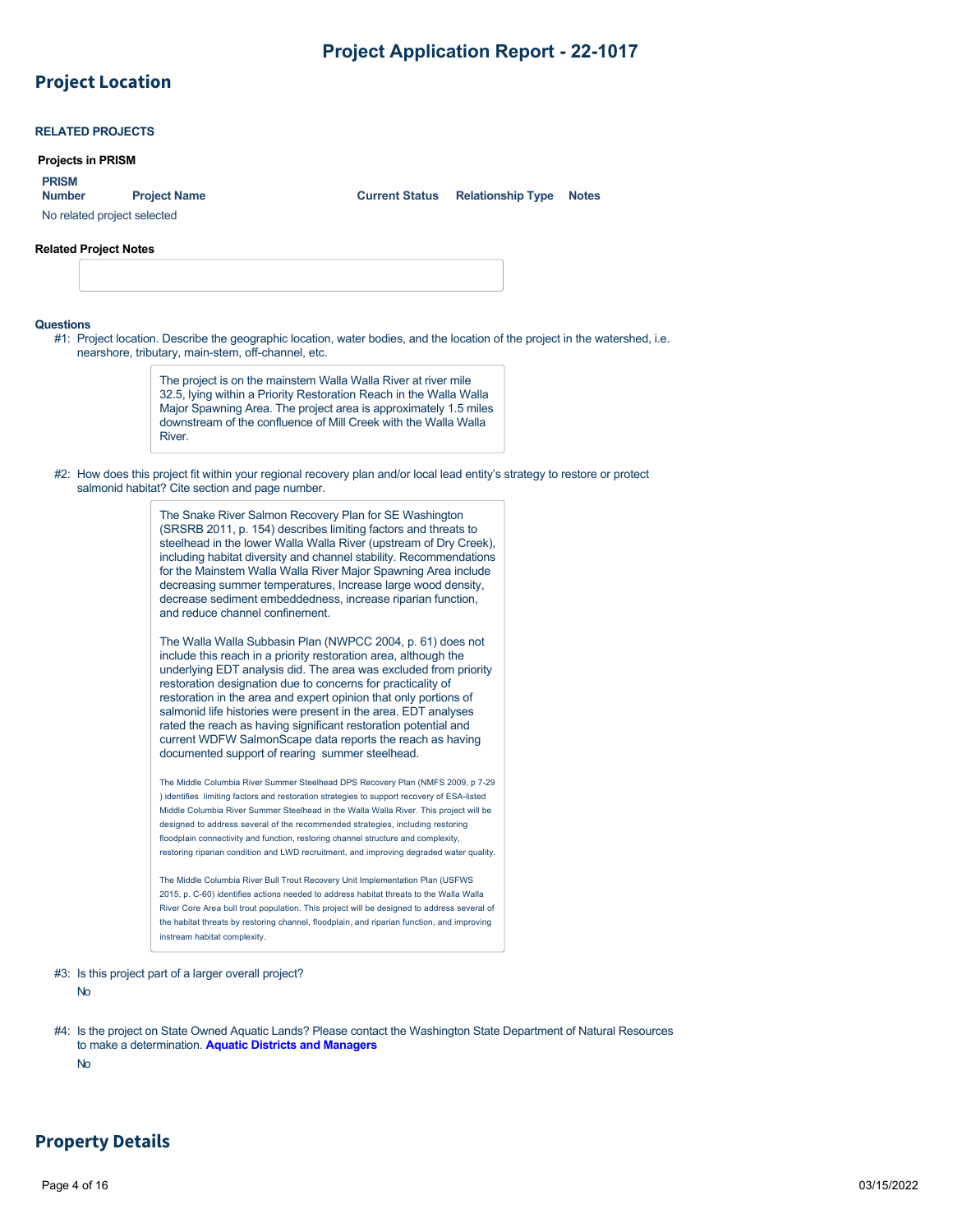**Property: Parcel 340736510053 (Worksite #1: Walla Walla River - River Mile 32.5)**

**Planning**

## **LANDOWNER**

#### **CONTROL & TENURE**

| Name<br><b>Address</b><br>City<br><b>State</b><br>Type | Confederated Tribes of the Umatilla Indiar<br>46411 Timine Way<br>Pendleton<br>97801-9467<br>OR.<br>Zip<br>Tribal | <b>Instrument Type</b><br>Timing<br><b>Term Length</b><br># $Yrs$<br><b>Expiration Date</b> | Sponsor owned property (deed)<br><b>Existing</b><br>Perpetuity |
|--------------------------------------------------------|-------------------------------------------------------------------------------------------------------------------|---------------------------------------------------------------------------------------------|----------------------------------------------------------------|
|                                                        |                                                                                                                   | <b>Note</b>                                                                                 |                                                                |

#### **Property: Parcel 340736510057 (Worksite #1: Walla Walla River - River Mile 32.5)**

**Planning**

#### **LANDOWNER**

| Name         | <b>Larry Lofthouse</b> |  |  |  |
|--------------|------------------------|--|--|--|
| Address      | 231 Rye Grass Road     |  |  |  |
| City         | <b>Walla Walla</b>     |  |  |  |
| <b>State</b> | WA Zip 99362           |  |  |  |
| <b>Type</b>  | Private                |  |  |  |

#### **CONTROL & TENURE**

| <b>Instrument Type</b> | <b>Landowner Agreement</b> |
|------------------------|----------------------------|
| Timing                 | Proposed                   |
| <b>Term Length</b>     | Fixed # of years           |
| # Yrs                  | 10                         |
| <b>Expiration Date</b> |                            |
| <b>Note</b>            |                            |
|                        |                            |

#### **Property: Parcel 340736530003 (Worksite #1: Walla Walla River - River Mile 32.5)**

#### **Planning**

**LANDOWNER**

| <b>Name</b>    | <b>Larry Lofthouse</b> |  |  |  |
|----------------|------------------------|--|--|--|
| <b>Address</b> | 231 Rye Grass Road     |  |  |  |
| City           | <b>Walla Walla</b>     |  |  |  |
| <b>State</b>   | WA Zip 99362           |  |  |  |
| <b>Type</b>    | Private                |  |  |  |

#### **CONTROL & TENURE**

| <b>Instrument Type</b> | <b>Landowner Agreement</b> |
|------------------------|----------------------------|
| Timing                 | Proposed                   |
| <b>Term Length</b>     | Fixed # of years           |
| # $Yrs$                | 10                         |
| <b>Expiration Date</b> |                            |
| <b>Note</b>            |                            |
|                        |                            |
|                        |                            |

#### **Property: Parcel 340736530002 (Worksite #1: Walla Walla River - River Mile 32.5)**

**Planning**

#### **LANDOWNER**

| Name         | <b>Christopher Marsh</b> |  |  |  |
|--------------|--------------------------|--|--|--|
| Address      | 1289 Detour Road         |  |  |  |
| City         | Walla Walla              |  |  |  |
| <b>State</b> | WA Zip 99362             |  |  |  |
| <b>Type</b>  | Private                  |  |  |  |

#### **CONTROL & TENURE**

| <b>Instrument Type</b> | Iа  |
|------------------------|-----|
| Timing                 | Pr  |
| <b>Term Length</b>     | Fix |
| # Yrs                  | 10  |
| <b>Expiration Date</b> |     |
| <b>Note</b>            |     |
|                        |     |

**Indowner Agreement** oposed  $\kappa$ ed # of years 10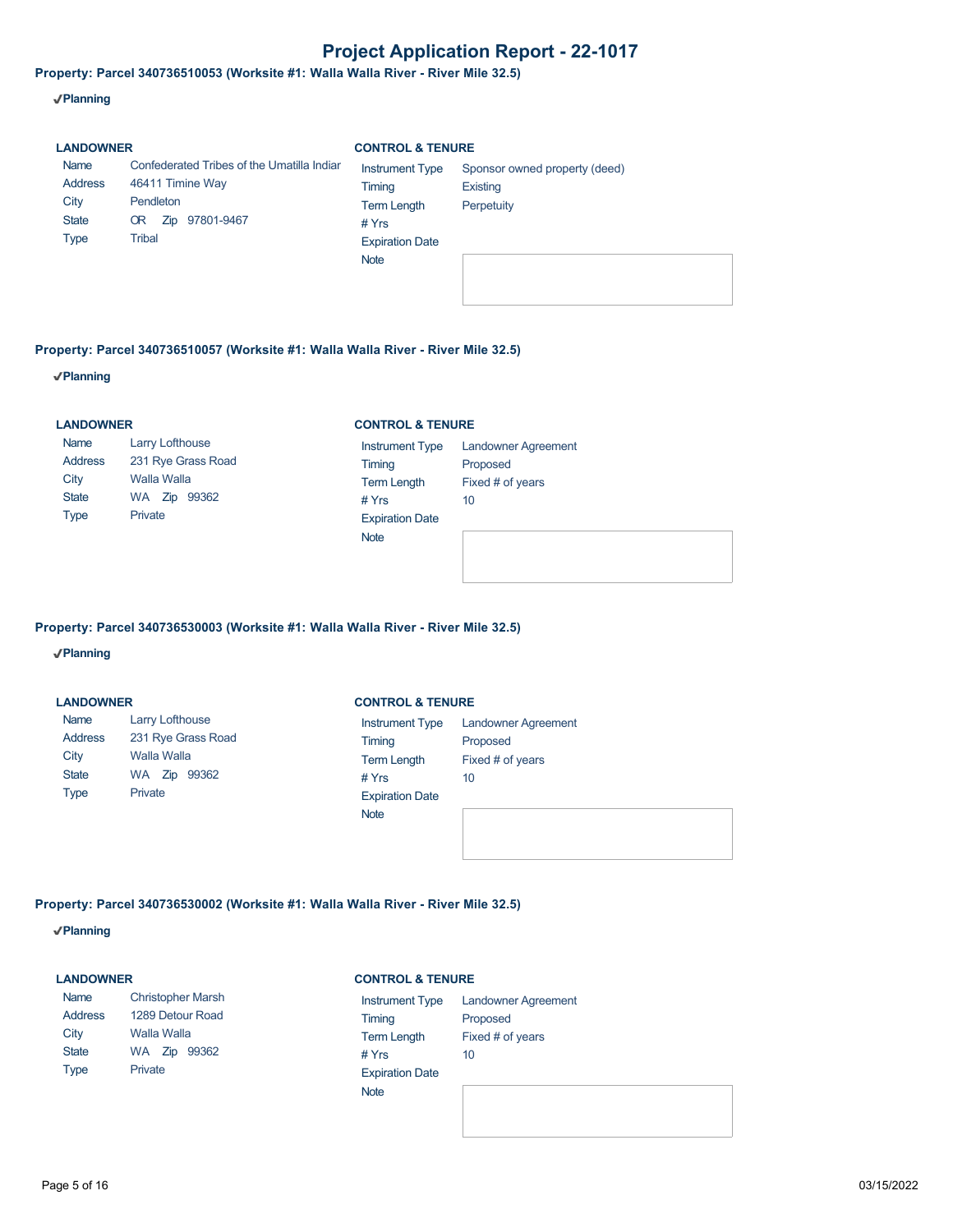#### **Property: Parcel 340736510019 (Worksite #1: Walla Walla River - River Mile 32.5)**

**Planning**

| <b>LANDOWNER</b>                                              |                                                                                        |                                                                                                            | <b>CONTROL &amp; TENURE</b>                                      |  |  |  |
|---------------------------------------------------------------|----------------------------------------------------------------------------------------|------------------------------------------------------------------------------------------------------------|------------------------------------------------------------------|--|--|--|
| Name<br><b>Address</b><br>City<br><b>State</b><br><b>Type</b> | <b>Christopher Marsh</b><br>1289 Detour Road<br>Walla Walla<br>WA Zip 99362<br>Private | <b>Instrument Type</b><br>Timing<br><b>Term Length</b><br># $Yrs$<br><b>Expiration Date</b><br><b>Note</b> | <b>Landowner Agreement</b><br>Proposed<br>Fixed # of years<br>10 |  |  |  |

#### **Property: Parcel 340736510020 (Worksite #1: Walla Walla River - River Mile 32.5)**

**Planning**

#### **LANDOWNER**

| Name         | <b>Christopher Marsh</b> |  |  |  |  |  |
|--------------|--------------------------|--|--|--|--|--|
| Address      | 1289 Detour Road         |  |  |  |  |  |
| City         | Walla Walla              |  |  |  |  |  |
| <b>State</b> | WA Zip 99362             |  |  |  |  |  |
| Type         | Private                  |  |  |  |  |  |

#### **CONTROL & TENURE**

| <b>Instrument Type</b> | <b>Landowner Agreement</b> |
|------------------------|----------------------------|
| Timing                 | Proposed                   |
| <b>Term Length</b>     | Fixed # of years           |
| # Yrs                  | 10                         |
| <b>Expiration Date</b> |                            |
| <b>Note</b>            |                            |
|                        |                            |

#### **Property: Parcel 340736510006 (Worksite #1: Walla Walla River - River Mile 32.5)**

**Planning**

| <b>LANDOWNER</b> |                      |                        | <b>CONTROL &amp; TENURE</b> |  |  |  |
|------------------|----------------------|------------------------|-----------------------------|--|--|--|
| Name             | Dale Munden          | <b>Instrument Type</b> | <b>Landowner Agreement</b>  |  |  |  |
| Address          | 107 Baker Ranch Lane | Timing                 | Proposed                    |  |  |  |
| City             | Walla Walla          | <b>Term Length</b>     | Fixed # of years            |  |  |  |
| <b>State</b>     | 99362<br>WA Zip      | # $Yrs$                | 10                          |  |  |  |
| <b>Type</b>      | Private              | <b>Expiration Date</b> |                             |  |  |  |
|                  |                      | <b>Note</b>            |                             |  |  |  |

## **Project Proposal**

#### **Project Description**

The Walla Walla River Mile 32.5 Restoration Design project is located on the mainstem Walla Walla River near the Frenchtown historic site, at approximately river mile 32.5. This site is located in a Priority Restoration Reach within the Walla Walla Major Spawning Area. This project will produce a preliminary design to remove confining features to encourage restoration of river processes, reconnect floodplain and increase channel complexity, dispose of armoring from the banks, and revegetate disturbed areas with native vegetation to improve the riparian area to support juvenile Middle Columbia summer steelhead and spring chinook. The project will be located on a property owned by the Confederated Tribes of the Umatilla Indian Reservation and adjacent privately-held properties. The grant funds will be used to hire an engineering firm to develop site specific restoration designs.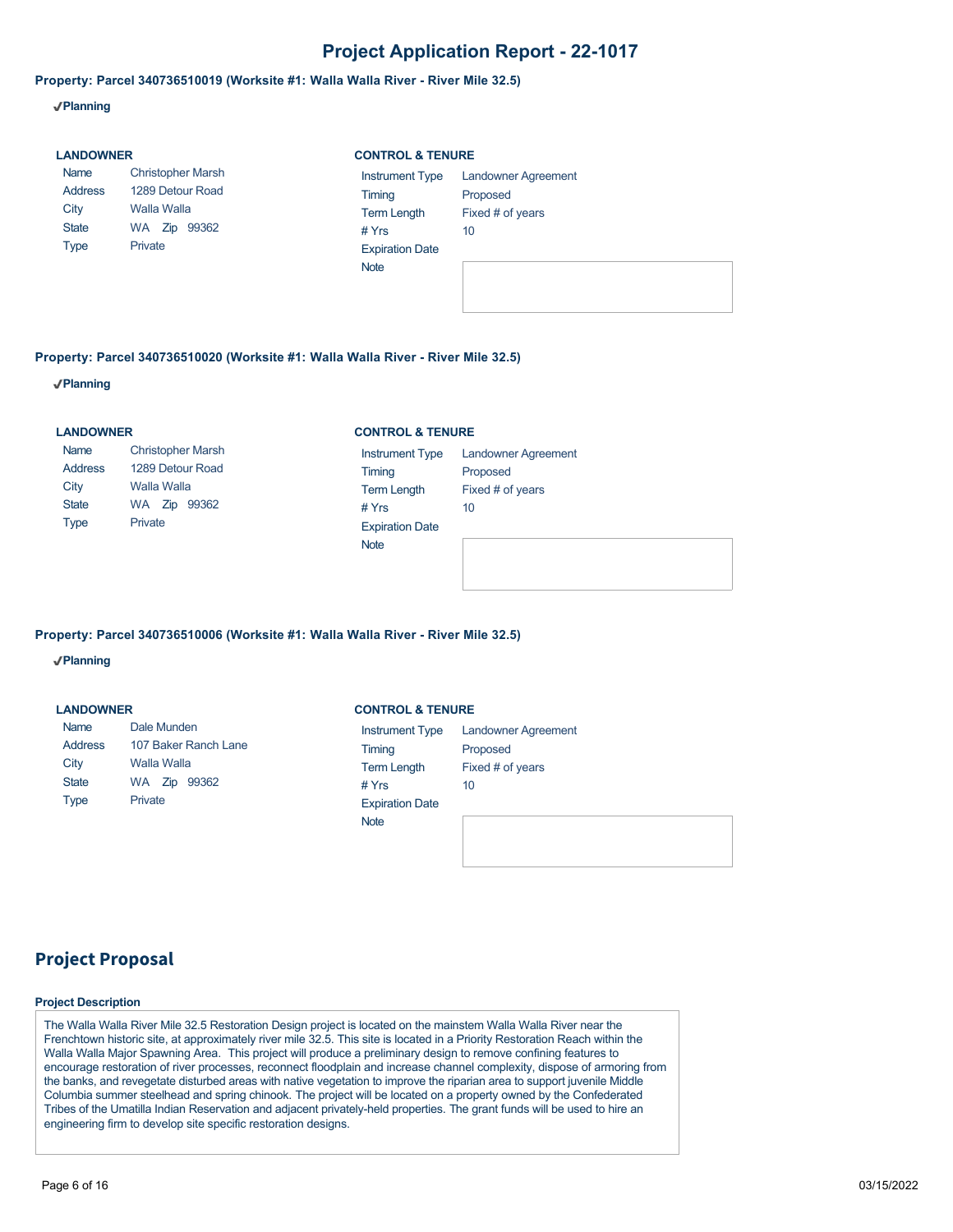#### **Project Questions**

#1: Problem statement. What are the problems your project seeks to address? Include the source and scale of each problem. Describe the site, reach, and watershed conditions. Describe how those conditions impact salmon populations. Include current and historic factors important to understand the problems.

> The primary impacts to the Walla Walla River began with Euro-American settlement in the mid-19th century and has since been heavily influenced by agriculture, forestry practices, and urban development that have typically increased sediment loading, degraded riparian areas, and limited floodplain connectivity while limiting natural geomorphic processes such as channel migration and sediment transport.

The focus area for this project has been heavily impacted by adjacent agricultural development and upstream agriculture and urban development. These impacts have an effect on all 5 Touchstones of a healthy river ecosystem capable of supporting First Foods, as defined by the Umatilla River Vision (Jones et al. 2008): water quality and quantity, geomorphology, connectivity, riparian vegetation, and aquatic biota.

- **Water Quality and Quantity**
- Water quality in the project reach is impacted by on-site and upstream sources. The main water quality impact in the reach is high summer temperatures. Mean August water temperature in the reach is modelled to be approximately 20 degrees C. The reach is 303d-listed for high summer temperatures and fecal coliform bacteria. TMDLs exist for temperature, fecal coliform bacteria, pH and dissolved oxygen, and PCBs and chlorinated pesticides.

Water quantity is also impacted in the project reach as a result of upstream water withdrawals for irrigation and drinking water consumption. August low flows in the reach are typically around 30 cfs. The best available data, from the mid-20th century, indicates that mean August flows were 165 cfs (CTUIR 2013).

High maximum temperatures and low flow likely limit production of native fish species.

#### **Geomorphology**

Geomorphology in the project reach is significantly altered from its historic state. Adjacent agricultural land use has progressively simplified the Walla Walla River channel from a sinuous, multi-threaded channel with a wide active channel and extensive floodplain, to a single threaded, simple, straight channel. The earliest aerial imagery available for the reach from 1952 depicts a channel sinuosity of 1.21 in an already heavily impacted condition. Sinuosity in 2020 was 1.06, indicating significant channel straightening in contemporary times. Removal of large wood, bank armoring, and confining features likely contribute to lowered geomorphic function in the reach. Decreased complexity and availability of high-quality off-channel habitat likely limit summer and winter rearing potential in the reach.

#### **Connectivity**

Connectivity occurs in three dimensions, longitudinal (passage), lateral (floodplain), and vertical (hyporheic exchange). In the project reach, there are no known physical passage barriers to fish migration and the channel remains largely connected to its floodplain, with a number of locally confining features. However connected the floodplain is, much of it is converted for agricultural production. Decreased floodplain connectivity and habitat limit water quality and offchannel habitat quantity.

#### **Riparian Vegetation**

• Riparian vegetation in the project reach has been degraded significantly from historic conditions as a result of adjacent land use. Results from a recent riparian condition assessment of the Walla Walla River indicated that the riparian condition of the project reach is very poor to poor and uniformly the result of significant conversion of native riparian to agriculture. Decreased riparian function limits large wood inputs and ultimately channel complexity for rearing native fish.

#### **Aquatic Biota**

The reduced functionality of the River Vision Touchstones described above have an overall negative effect on the aquatic biota of the Walla Walla River. High stream temperatures, low flows, and reduced complexity limit summer rearing of summer steelhead and spring chinook salmon. Lack of floodplain complexity and off-channel habitat limits winter rearing capacity of the reach.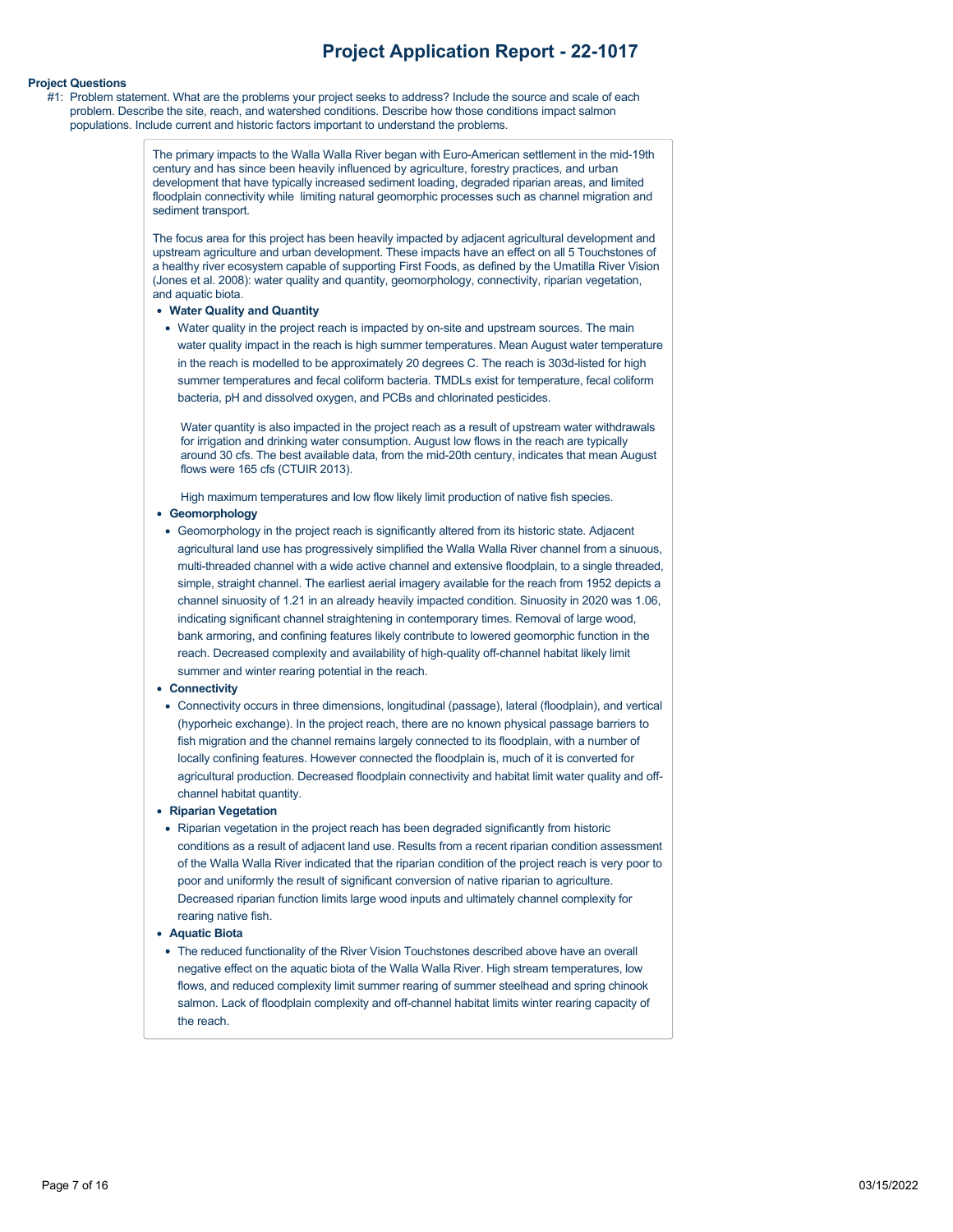#2: Describe the limiting factors, and/or ecological concerns, and limiting life stages (by fish species) that your project expects to address.

> Factors limiting production of summer steelhead and spring chinook salmon in this reach are largely similar. Primary limiting factors for summer rearing juvenile summer steelhead and spring chinook salmon include water quality (temperature and sedimentation) and limited in-stream flow. This project seeks to address water quality by both increasing riparian vegetation conditions and providing increased access to the floodplain to drive hyporheic exchange and buffer water temperatures. Instream flows may be influenced by increases in hyporheic exchange as well, but more significant improvements in in-stream flows are anticipated in the future through ongoing water rights acquisitions in Mill Creek and potential Columbia River water exchange agreements (see Walla Walla 2050). CTUIR and the City of Walla Walla have agreed to a program to increase summer flows in Mill Creek by 22.3 cfs by 2028, which will increase flows and decrease temperatures throughout Mill Creek and potentially through the mainstem Walla Walla River downstream of the confluence.

Additional limiting factors for juvenile steelhead and chinook rearing present in the reach that this project will address include large wood density, riparian function, and key habitat (pools). This project will evaluate how to increase complexity in the reach through large wood addition to strategically split flows, create sustainable pool and off-channel habitat, and increase the floodplain and riparian area in active connection with the river channel.

WInter rearing of juvenile steelhead and spring chinook salmon are limited by similar physical habitat factors, but temperature and flow are less impactful in winter. Similarly, Bull Trout utilize the area for Feeding, Migration, and Overwintering (FMO). Large wood density and channel complexity will be addressed by designing for conditions that allow channel processes to function and create sustainable winter-rearing habitat. Predation by non-native species is not a widely acknowledged limiting factor in this location.

Spawning of summer steelhead or spring chinook salmon are not documented in the project reach, but steelhead spawning is known to occur immediately upstream in the Mill Creek confluence vicinity (per SalmonScape).

#3: What are the project goals? The goal of the project should be to solve identified problems by addressing the root causes. Then clearly state the desired future condition. Include which species and life stages will benefit from the outcome, and the time of year the benefits will be realized. **[Example Goals and Objectives](https://rco.wa.gov/wp-content/uploads/2020/02/SRFB-Goals-and-Objectives-Examples.docx)**

> The goal of the project is to produce preliminary designs that improve the function of all 5 River Vision Touchstones to increase water quality and increase the quantity and quality of complex summer rearing habitat and off-channel floodplain winter rearing habitat available for juvenile summer steelhead and spring chinook salmon.

#4: What are the project objectives? Objectives support and refine biological goals, breaking them down into smaller steps. Objectives are specific, quantifiable actions the project will complete to achieve the stated goal. Each objective should be SMART (Specific, Measurable, Achievable, Relevant, and Time-bound). **[Example Goals and Objectives](https://rco.wa.gov/wp-content/uploads/2020/02/SRFB-Goals-and-Objectives-Examples.docx)**

> The objective of this project is to provide a set of preliminary designs, within 18 months of funding, that details restoration actions to achieve the project goals. Based on our understanding of the project reach we anticipate the design to incorporate the following objectives:

- Produce designs that remove 500 feet of laterally confining features when implemented
- Produce designs that increase large wood density to greater than 1 piece per channel width when implemented
- Produce designs that increase active floodplain by at least 10 acres when implemented
- Produce designs that revegetate at least 5 acres with native riparian vegetation when implemented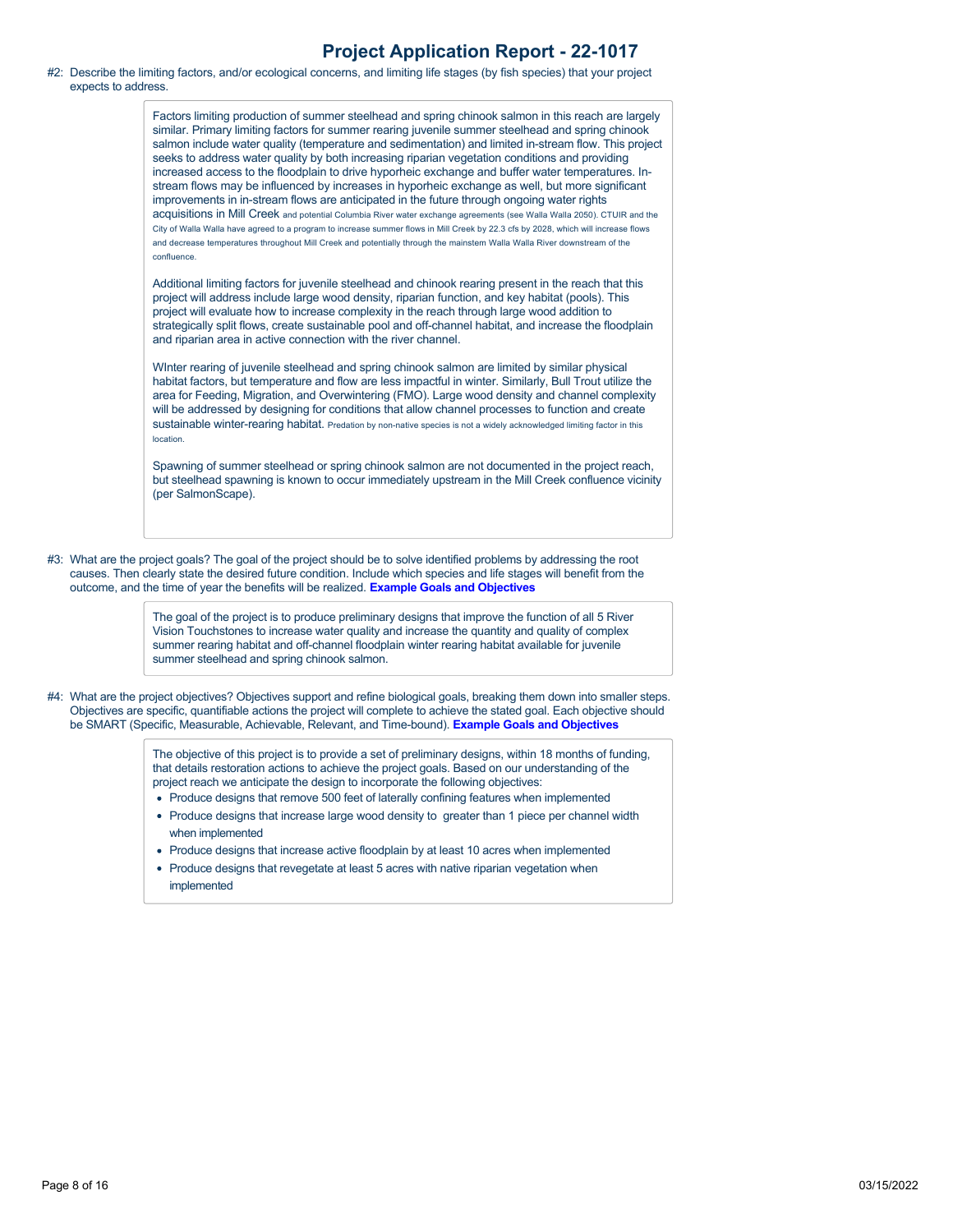#5: Scope of work and deliverables. Provide a detailed description of each project task/element. With each task/element, identify who will be responsible for each, what the deliverables will be, and the schedule for completion.

CTUIR will contract with an engineering services firm to complete the following scope of work:

- CTUIR and the selected contractor will analyze existing data provided by CTUIR and collect additional geomorphic and hydrological information and survey data as necessary to describe and predict watershed and channel function related to floodplain connectivity, water temperature, channel morphology, aquatic habitat, and riparian and upland vegetation.
- CTUIR and the selected contractor will produce a conceptual design report (15%) detailing existing conditions within the project reach and presenting design alternatives to achieve the project goals for technical review.
- CTUIR, stakeholders, comanagers, and the selected contractor will review the alternatives analysis and select a preferred alternative.
- CTUIR and the selected contractor will produce an alternatives analysis report (30%) detailing the preferred alternative selected during the alternatives analysis
- CTUIR and the selected contractor will produce a design report detailing preliminary designs (60%) including hydraulic analyses under existing and proposed conditions, preliminary grading plans, preliminary structure placement and stability analysis, draft revegetation plan, and draft implementation plan.
- #6: What are the assumptions and physical constraints that could impact whether you achieve your objectives? Assumptions and constrains are external conditions that are not under the direct control of the project, but directly impact the outcome of the project. These may include ecological and geomorphic factors, land use constraints, public acceptance of the project, delays, or other factors. How will you address these issues if they arise?

A review of the project reach and the existing data has identified a number of constraints that will impact and inform the design process. These constraints include: -Working within a known cultural resources site without impacting resources

- -Working in a relatively unconfined reach with risk to private infrastructure and agriculture
- -Working around numerous small irrigation diversions -Working within a FEMA-designated Zone AE floodway

We are anticipating designing a project responsive to these factors. We are anticipating a low-impact design that minimizes ground disturbance outside ordinary high water to reduce impacts to cultural resources in the reach and achieve the project goals, which we anticipate to be a viable strategy given the low levels of channel confinement. Encouraging floodplain connectivity in a low-confinement reach poses challenges for public safety and flood regulation compliance, as well. CTUIR has experience recently completing a CLOMR for FEMA for a large-scale restoration project, so we anticipate this is a surmountable challenge.

Coordination with stakeholders that have irrigation interests in the project reach will also be important. Irrigation in the project reach is largely accomplished by small, mobile pump stations that we anticipate we will be able to accommodate in the design.

Site specific survey, cultural surveys, and stakeholder feedback may identify more constraints that the design team will need to include in design considerations. The design process is iterative and intended to be responsive to new information as it is obtained.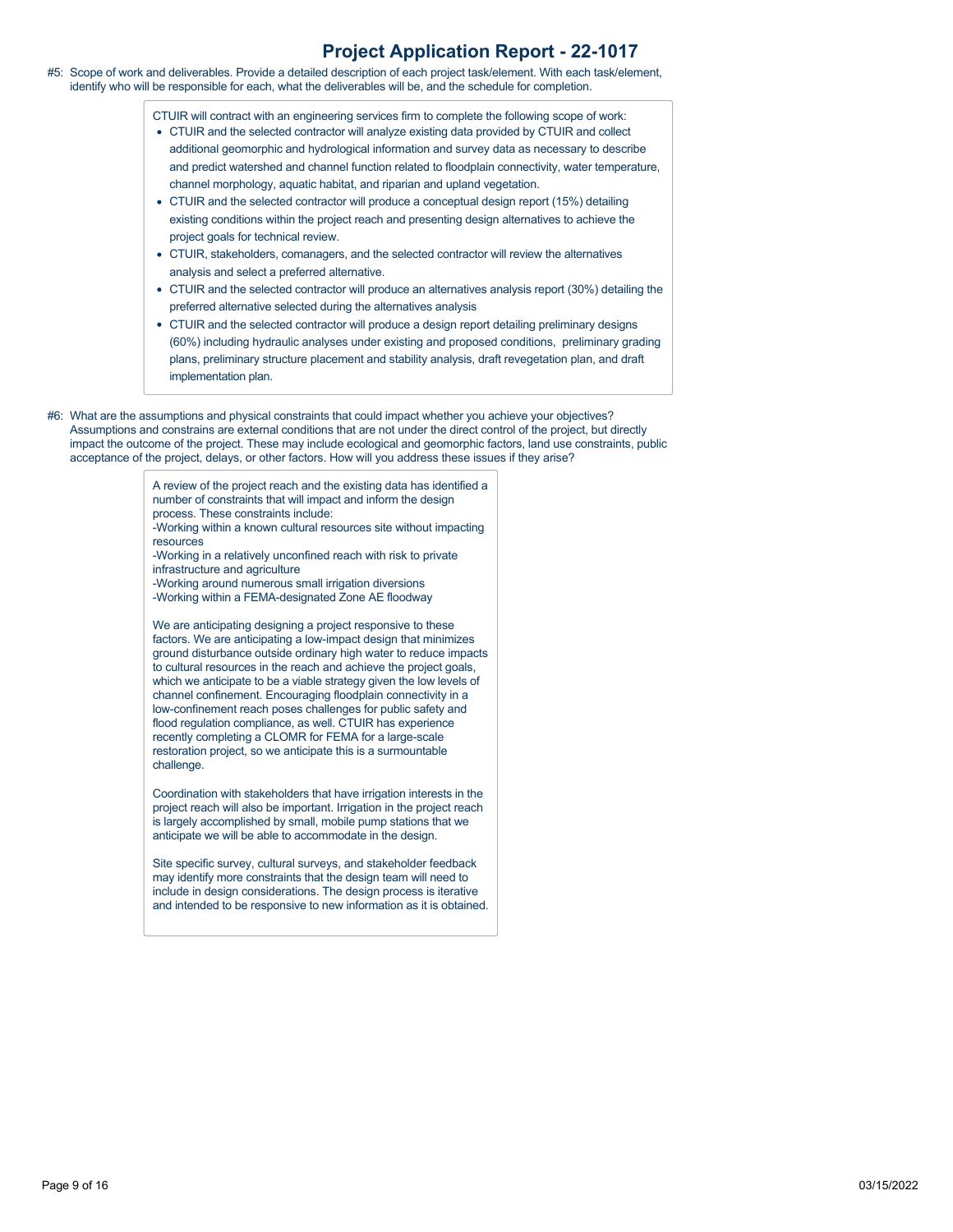#7: How have lessons learned from completed projects or monitoring studies informed this project?

CTUIR staff have developed and implemented several large restoration projects throughout the Walla Walla River subbasin with the support of project partners and stakeholders. Many years of conducting similar work has created a program with a proven method of development and implementation. This project will be approached in much the same way as previous projects.

The CTUIR fisheries habitat program utilizes a proven, 5-step planning approach when designing and implementing a fish habitat restoration project. These steps include: scoping, assessment, monitoring, implementation, and reporting. Using this process, CTUIR has successfully developed and implemented dozens of large-scale fish habitat enhancement projects across the CTUIR's ceded territory.

We are anticipating incorporating lessons learned from the recently completed Tri-State Steelheaders Bridge-to-Bridge Phase II project, which utilized a low-impact approach largely within the active channel footprint. Performance of those structures may influence how we design and implement structures in this design project as well.

#8: Describe the alternatives considered and why the preferred was chosen.

This project was selected because of its location within the Walla Walla River Major Spawning Area and within a priority restoration reach. Additionally, we see the project as having a high likelihood of success due to the CTUIR ownership within the project reach that provides an "anchor" parcel to build a project around with cooperating neighbors.

A detailed alternatives analysis relating to specific design elements will be completed during the project design. The alternatives analysis will consider risks versus benefits, as well as constructability and cost considerations.

#9: How were stakeholders consulted in the development of this project? Identify the stakeholders, their concerns or feedback, and how those concerns were addressed.

> Landowners in the project reach have been contacted and informed about the project. Cooperating landowners and interested parties will be invited to participate in design review meetings at each design milestone to voice concerns or feedback.

CTUIR will also coordinate closely with state resource co-mangers to ensure the project is aligned with WDFW objectives in addition to CTUIR and species recovery goals.

#10: Does your project address or accommodate the anticipated effects of climate change?

Yes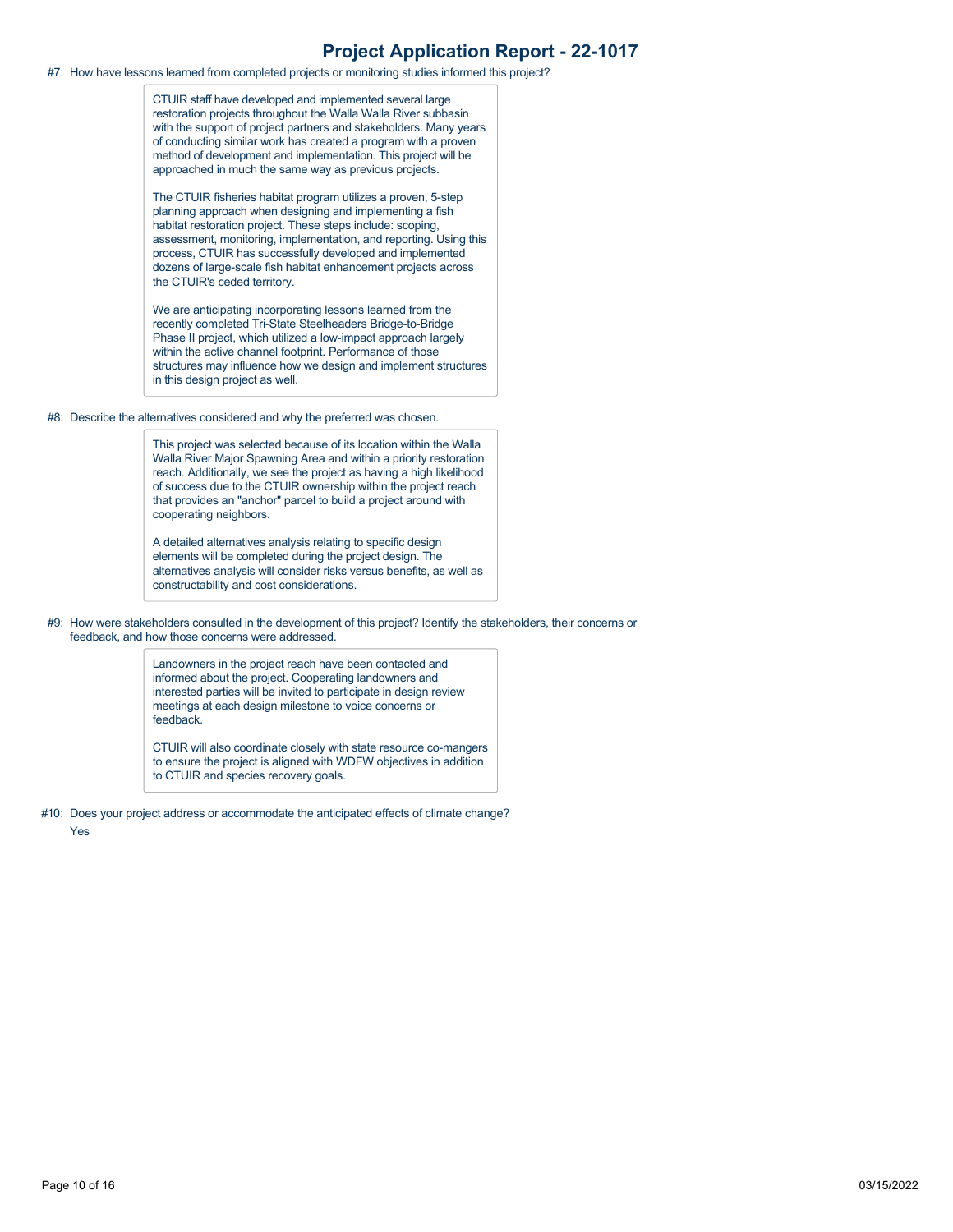#10a:How will your project be climate resilient given future conditions?

Changing climate conditions may reduce the quantity of habitat suitable for spawning and rearing of native fish species, and influence survival of all life stages of fish. In the Walla Walla subbasin, it is anticipated that summer stream temperatures will increase by 2-10 degrees Fahrenheit by 2080 (CTUIR 2015), mountain snowpack will decrease by an average of 6-14 in SWE in April (Hegewisch et al. 2021), and summer baseflow will decrease by an average 35% in the major spawning and rearing areas of the subbasin.

In general, recommendations for climate adaptive restoration aligns well with process-based restoration strategies and the CTUIR River Vision. Increasing functionality of riparian vegetation, increasing summer stream flow, and restoring stream channel form and floodplain connectivity are generally regarded as having the greatest potential for offsetting climate change impacts (Beechie et al. 2013b; Williams et al. 2015; Justice et al. 2017; Wondzell et al. 2018).

#10b:How will your project increase habitat and species adaptability?

The team will develop a project design that directly addresses the primary limiting factors. Addressing riparian condition, floodplain connectivity, and large wood materials will lead to increased sediment sorting, temperature diversity, flow velocity diversity and pool frequency, directly increasing habitat diversity.

[ADD MORE]

#11: Describe the sponsor's experience managing this type of project. Describe other projects where the sponsor has successfully used a similar approach.

> CTUIR staff have experience managing many similar sized restoration projects. The Walla Walla River Forks Floodplain Reconnection and In-Stream Enhancement addresses all 5 River Vision Touchstones through floodplain reconnection by levee removal, enhancing side channel and off-channel habitat, enhancing in-stream complexity, enhancing riparian and floodplain vegetation, and improving fish passage by improving irrigation diversions.

> The three phases of the North Fork Touchet Floodplain Restoration and In-stream Enhancement project (RM 1.3 - 4.3) occurred along three miles of the North Fork Touchet River. This large project also addressed all 5 River Vision Touchstones through floodplain reconnection by levee removal and floodplain excavation, enhancing in-stream complexity, and enhancing riparian and floodplain vegetation.

#12: Will veterans (including the veterans conservation corps) be involved in the project? If yes, please describe.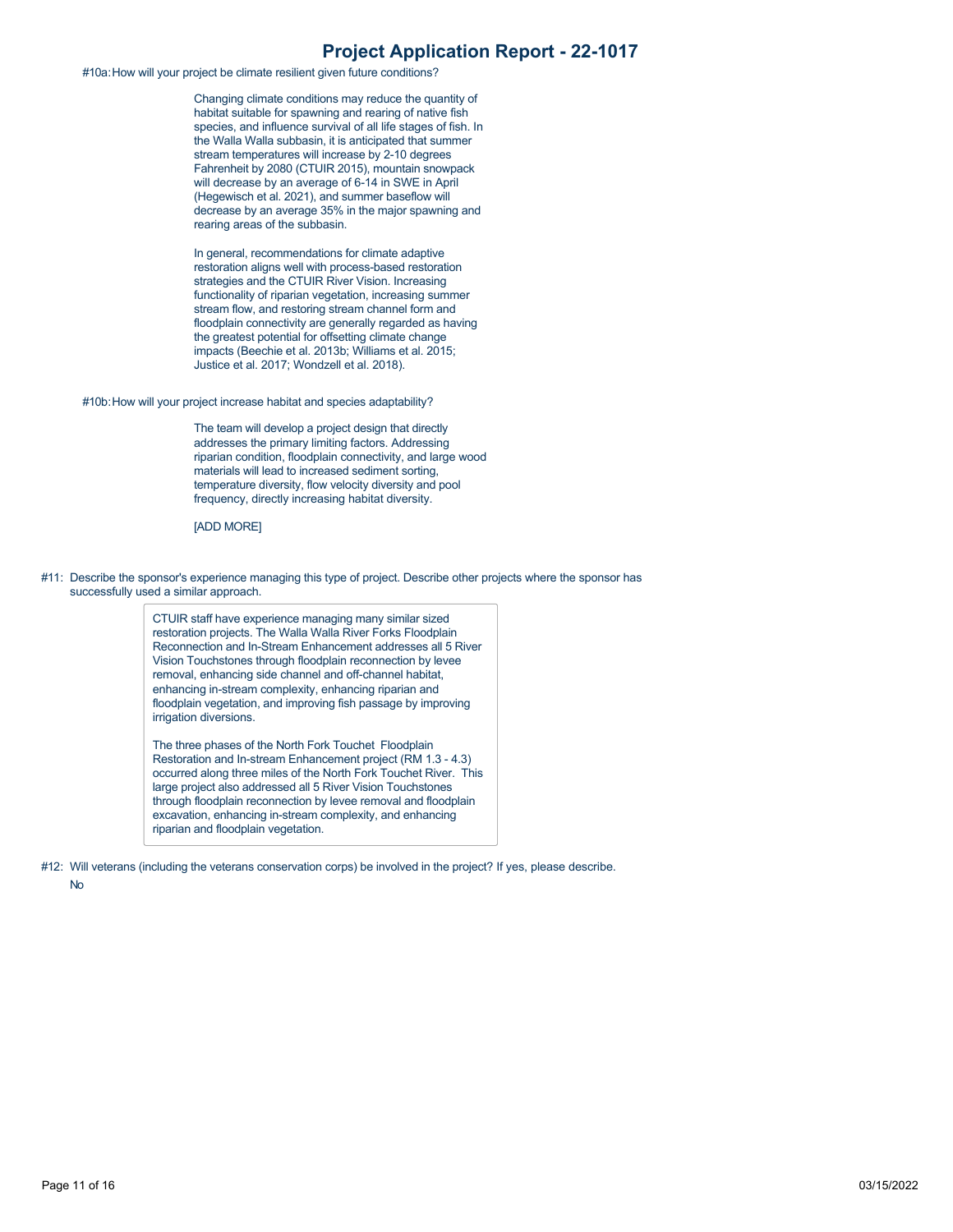## **Planning Supplemental**

- #1: Is the project an assessment / inventory? No
- #2: Is your project a Barrier / Screening Diversion Inventory Project? No
- #3: Is this a fish passage design / screening design project? No
- #4: Will the project develop a design? Yes
	- #4a: Will a licensed professional engineer design of the project? Yes
	- #4b: Will you apply for permits as part of the project scope?

No

## **Planning Metrics**

#### **Worksite: Walla Walla River - River Mile 32.5 (#1)** Area Encompassed (acres) (B.0.b.1) Miles of Stream and/or Shoreline Affected (B.0.b.2) **DESIGN FOR SALMON RESTORATION Note:** This is the project area where we have signed landowner acknowledgements in hand. We hope to expand this area. **Note:** This is the length of stream where we have signed landowner acknowledgements in hand. We hope to expand this length.

#### **Preliminary design (B.1.b.11.a RCO)**

Total cost for Preliminary design

Project Identified in a Plan or Watershed Assessment. (1220) (B.1.b.11.a)

Priority in Recovery Plan (1222) (B.1.b.11.b)

#### \$165,000

49.1

0.68

Northwest Marine Fisheries Service, 2009, Middle Columbia River Steelhead Distinct Population Segment ESA Recovery Plan, Portland, OR.

This project is located within the Walla Walla River Major Spawning Area and within a Priority Restoration Reach (p. 98)

## **Overall Project Metrics**

**COMPLETION DATE**

Projected date of completion 09/30/2024

## <span id="page-11-0"></span>**Planning Cost Estimates**

**Worksite #1: Walla Walla River - River Mile 32.5**

Page 12 of 16 03/15/2022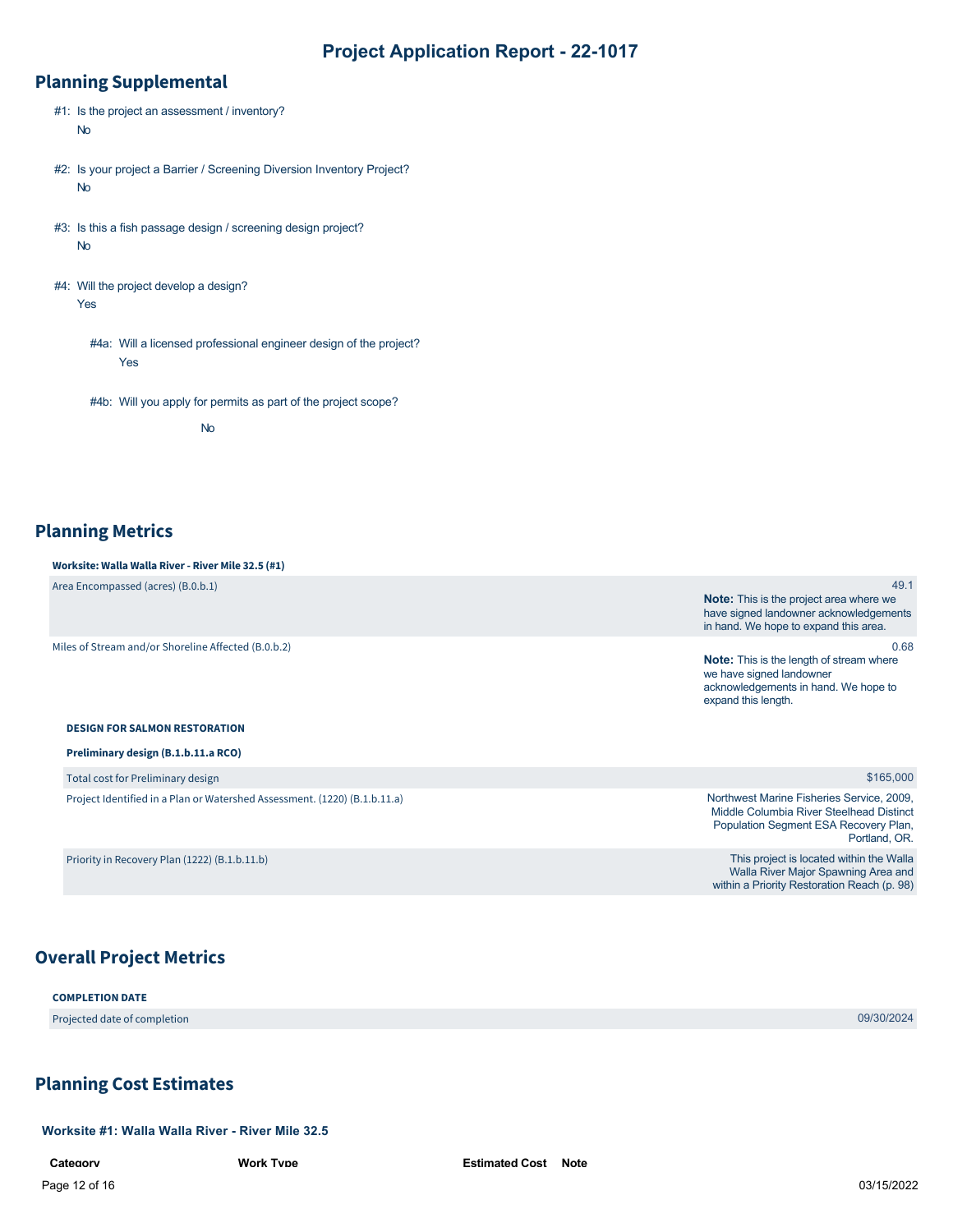## **Category Project Application Report - 22-1017**

| .                             | .                              |
|-------------------------------|--------------------------------|
| Design for Salmon restoration | Preliminary design (B.1.b.11.a |

| سنبوس والممتسماء                    |  |  |  |  |  |  |  |  |
|-------------------------------------|--|--|--|--|--|--|--|--|
| Preliminary design (B.1.b.11.a      |  |  |  |  |  |  |  |  |
| RCO)                                |  |  |  |  |  |  |  |  |
| Subtotal:                           |  |  |  |  |  |  |  |  |
| <b>Total Estimate For Worksite:</b> |  |  |  |  |  |  |  |  |

\$165,000 \$165,000

\$165,000

**Summary**

Total Estimated Costs: Total Estimated Planning Costs: \$165,000 \$165,000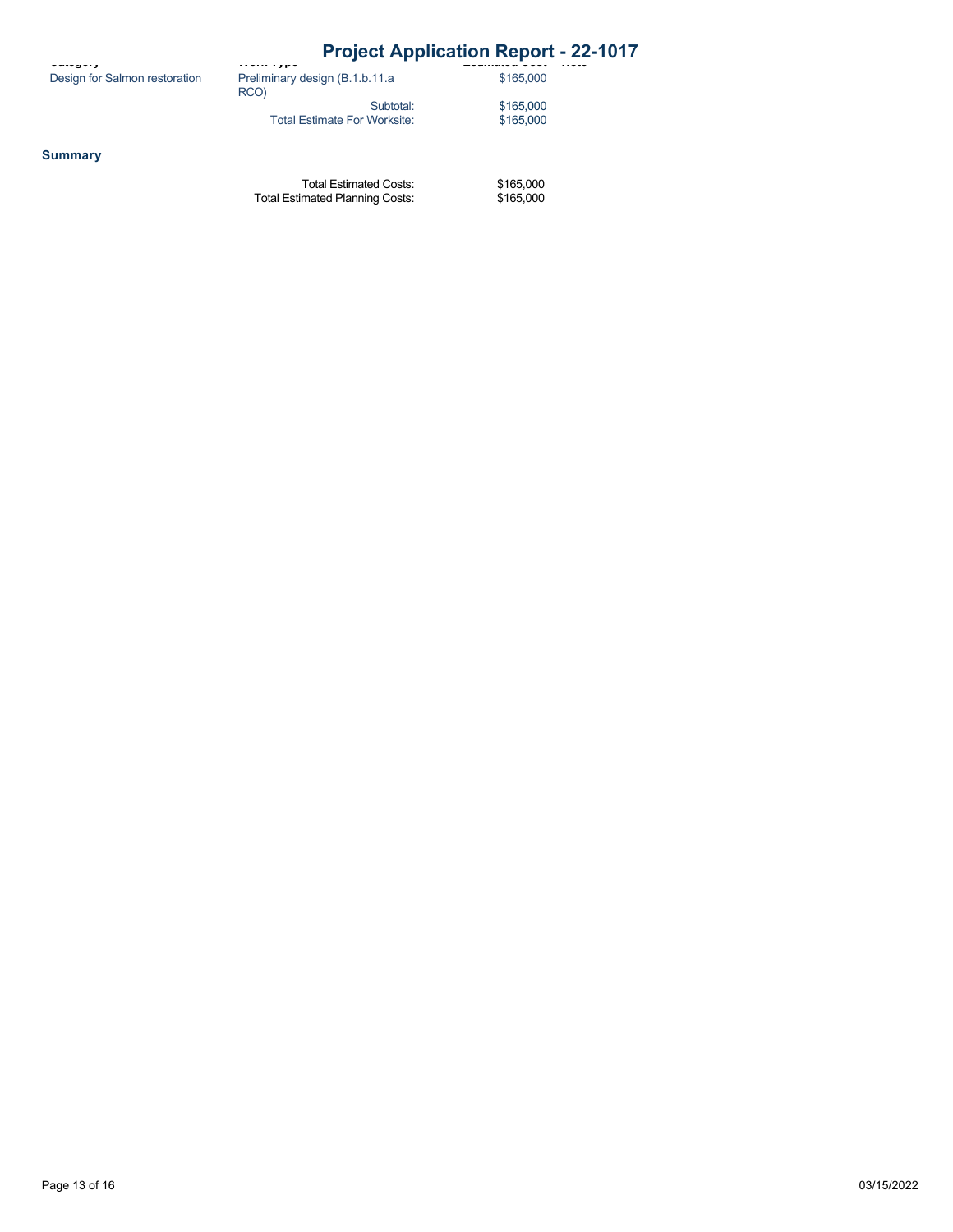### **Cost Summary**

|                            | <b>Estimated Cost</b> | <b>Project %</b> | Admin/AA&E % |
|----------------------------|-----------------------|------------------|--------------|
| <b>Planning Costs</b>      |                       |                  |              |
| Planning                   | \$165,000             |                  |              |
| <b>SUBTOTAL</b>            | \$165,000             | 100.00 %         |              |
| <b>Total Cost Estimate</b> | \$165,000             | 100.00 %         |              |

## **Funding Request and Match**

#### **FUNDING PROGRAM**

Salmon State Projects \$165,000 100.000000

#### **SPONSOR MATCH**

### **Questions**

#1: Explain how you determined the cost estimates

The cost estimate is based on design budgets from recently solicited CTUIR design projects of similar magnitude.

## **Cultural Resources**

#### **Worksite #1: Walla Walla River - River Mile 32.5**

#1: Describe any planned ground disturbing pre-construction/restoration work. This includes geo-technical investigation, fencing, demolition, decommissioning roads, etc.

None planned for planning and design.

#2: Describe the existing project area conditions. The description should include existing conditions, current and historic land uses and previous excavation/fill (if depths and extent is known, please describe).

> The project area partially overlaps the Frenchtown historic site, a known cultural resource area. Currently, the project area is vegetated with degraded riparian forest, Great Basin wild rye, and agricultural fields. Current land use is conservation, residential, and agricultural. Previous excavation and fill are unknown.

#3: Will a federal permit be required to complete the scope of work on the project areas located within this worksite? Yes

#3a: List the agency that will be issuing the permit and the date you anticipate applying for and receiving the permit. Will the federal permit cover ALL proposed ground disturbing activities included in the project?

US Army Corps of Engineers JARPA - Winter 2023/24

#4: Are you utilizing Federal Funding to complete the scope of work? This includes funds that are being shown as match or not.

Yes

#4a: Please list the federal agency and funding sources.

Bonneville Power Administration - note that we do not necessarily consider this "federal", though for Cultural Resources purposes, BPA acts as a federal nexus.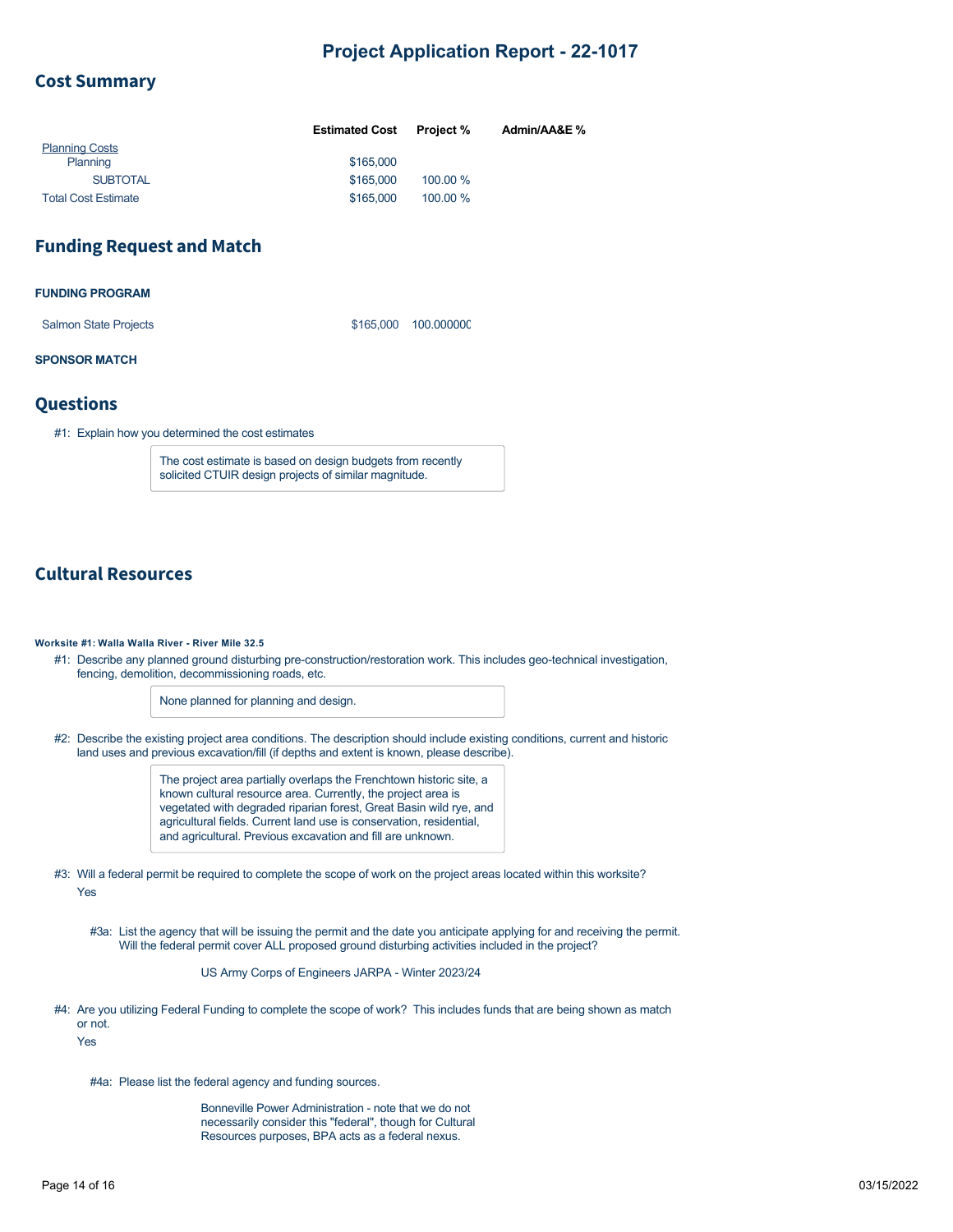#4b: Does the federal funding you are utilizing as match require you to receive state funding?

No

#5: Do you have knowledge of any previous cultural resource review within the project boundaries during the past 10 years?

Unknown

The footprint of the project overlaps in some areas with known cultural sites, including the Frenchtown historic site.

#6: Are there any structures over 45 years of age within this worksite? This includes structures such as buildings, tidegates, dikes, residential structures, bridges, rail grades, park infrastructure, etc. Unknown

## **Project Permits**

| <b>Permits and Reviews</b> | <b>Issuing Organization</b> | <b>Applied Date</b> Date | <b>Received</b> | <b>Expiration</b><br>Date | Permit# |
|----------------------------|-----------------------------|--------------------------|-----------------|---------------------------|---------|
| None - No permits Required |                             |                          |                 |                           |         |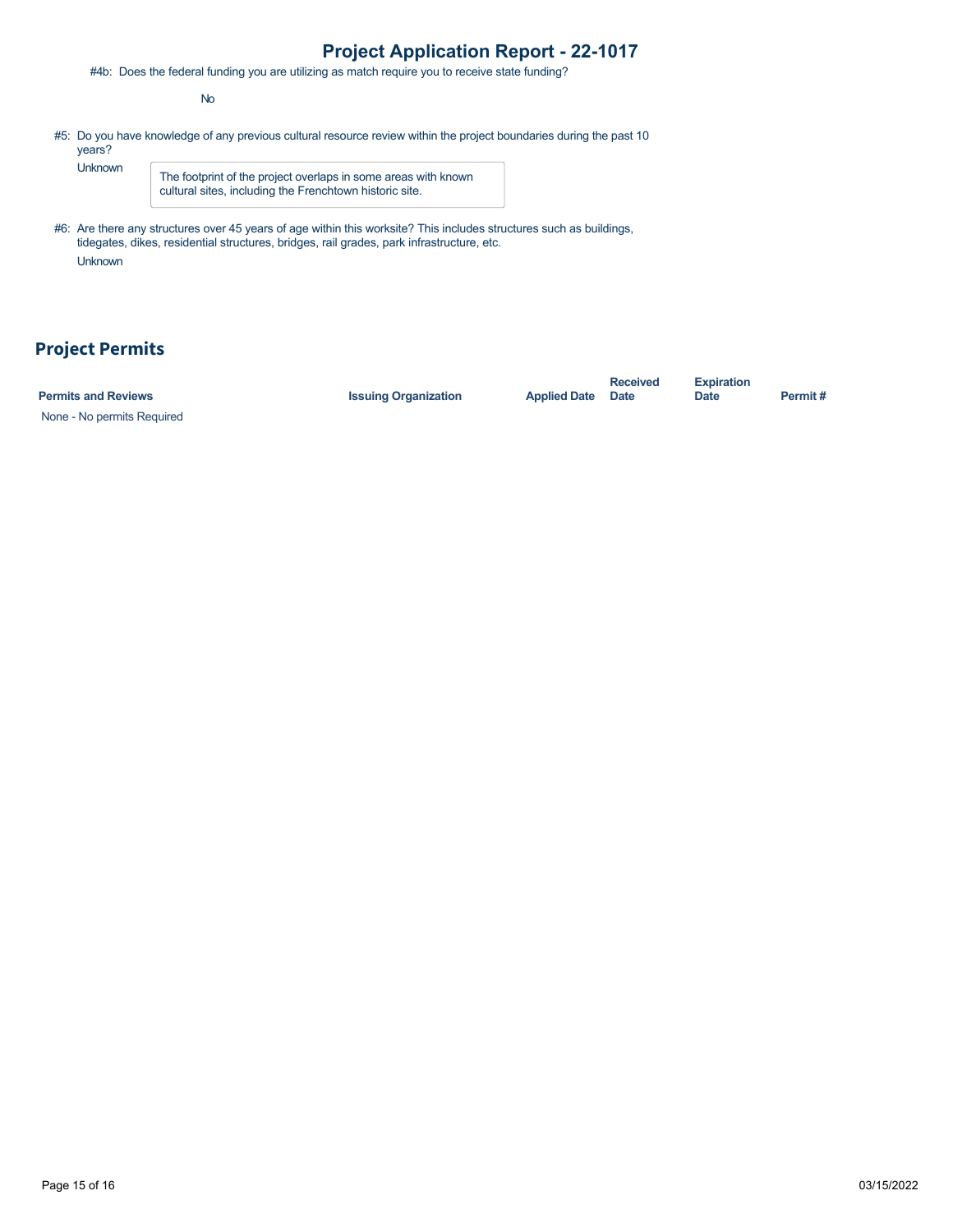## **Attachments**

| <b>Required Attachments</b>                | 4 out of 6 done |
|--------------------------------------------|-----------------|
| <b>Applicant Resolution/Authorizations</b> |                 |
| <b>Cost Estimate</b>                       | $\checkmark$    |
| Landowner acknowledgement form             | J               |
| Map: Planning Area                         | J               |
| Photo                                      | √               |
| <b>RCO Fiscal Data Collection Sheet</b>    |                 |

#### **PHOTOS (JPG, GIF)**

#### Photos (JPG, GIF)



#### **PROJECT DOCUMENTS AND PHOTOS**

Project Documents and Photos

| File<br><b>Type</b>       | <b>Attach</b><br><b>Date</b> | <b>Attachment Type</b>         | <b>Title</b>                                             | <b>Person</b> | <b>File Name, Number</b><br><b>Associations</b>                                                              | <b>Shared</b> |
|---------------------------|------------------------------|--------------------------------|----------------------------------------------------------|---------------|--------------------------------------------------------------------------------------------------------------|---------------|
| x∎                        | 02/09/2022                   | <b>Cost Estimate</b>           | SAL-CostEstimate.xlsx                                    | EthanG        | SAL-CostEstimate.xlsx, 499991                                                                                | √             |
| 스                         | 02/07/2022                   | Landowner acknowledgement form | Munden.pdf                                               | EthanG        | Munden.pdf, 499703                                                                                           |               |
| $\Delta^{\circ}_{\infty}$ | 02/07/2022                   | Landowner acknowledgement form | Marsh.jpg                                                | EthanG        | Marsh.jpg, 499702                                                                                            |               |
| 스                         | 02/07/2022                   | Landowner acknowledgement form | Lofthouse.pdf                                            | EthanG        | Lofthouse.pdf, 499700                                                                                        |               |
| $\frac{1}{2}$             | 02/03/2022                   | Photo                          | Typical early summer conditions                          | EthanG        | French-town 20190613 angle of right<br>bank view.jpg, 499296                                                 | J             |
| $\frac{1}{2}$             | 02/03/2022                   | Photo                          | Typical site conditions, wide, featureless<br>channel    | EthanG        | French-town 20190418 right bank near<br>irrigation structure facing upstream<br>towards sand bar.jpg, 499295 | J             |
| $\infty$                  | 02/03/2022                   | Photo                          | Irrigation alcove, potential for off-<br>channel habitat | EthanG        | French-town 20190327 looking up<br>irrigation creek towards pump.jpg,<br>499294                              |               |
|                           | 02/03/2022                   | Map: Planning Area             | SiteVicinity.pdf                                         | EthanG        | SiteVicinity.pdf, 499291                                                                                     |               |

## **Application Status**

#### Application Due Date: 06/27/2022

| <b>Status Name</b> | <b>Status Date</b> | <b>Submitted By</b> | <b>Submission Notes</b> |  |
|--------------------|--------------------|---------------------|-------------------------|--|
| Preapplication     | 01/03/2022         |                     |                         |  |

I certify that to the best of my knowledge, the information in this application is true and correct. Further, all application requirements due on the application due date have been fully completed to the best of my ability. I understand that if this application is found to be incomplete, it will be rejected by RCO. I understand that I may be required to submit additional documents before evaluation or approval of this project and I agree to provide them.

Date of last change: 03/01/2022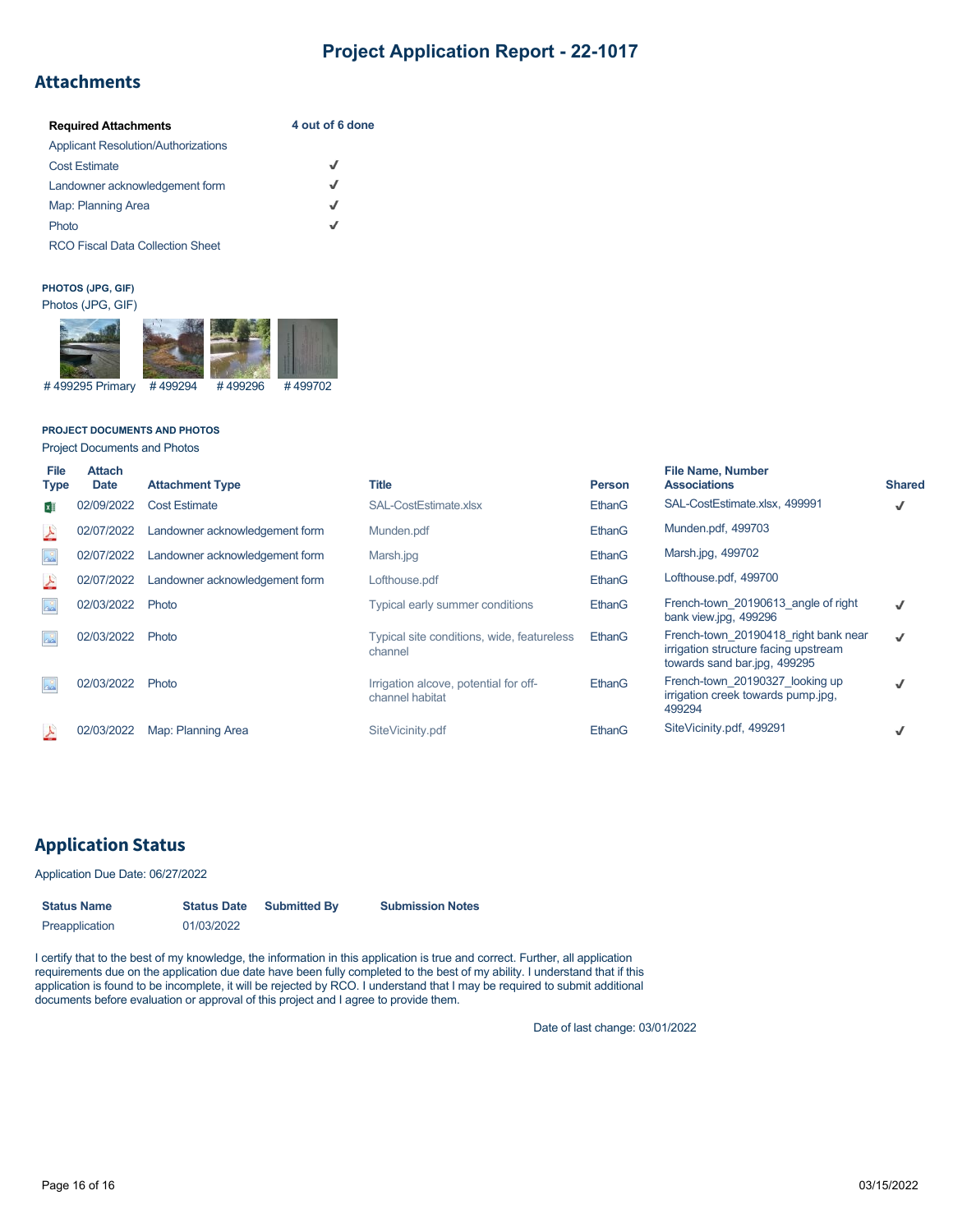

es; Walla Walla RM 32.5 Design (#22-1017) rated Trib Attachment #499296, Typical site conditions, wide, feature ie ch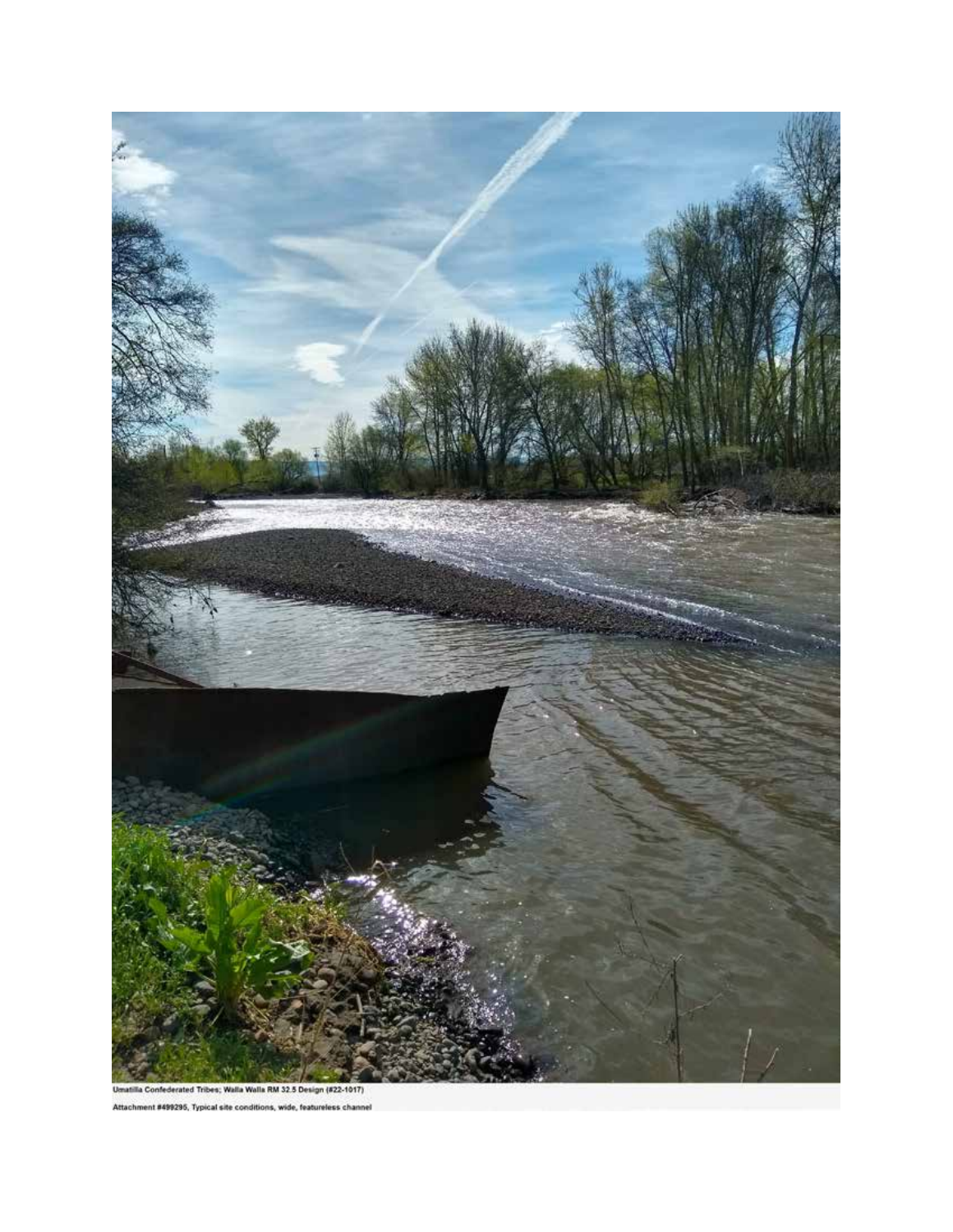

Attachment #499296, Typical early summer or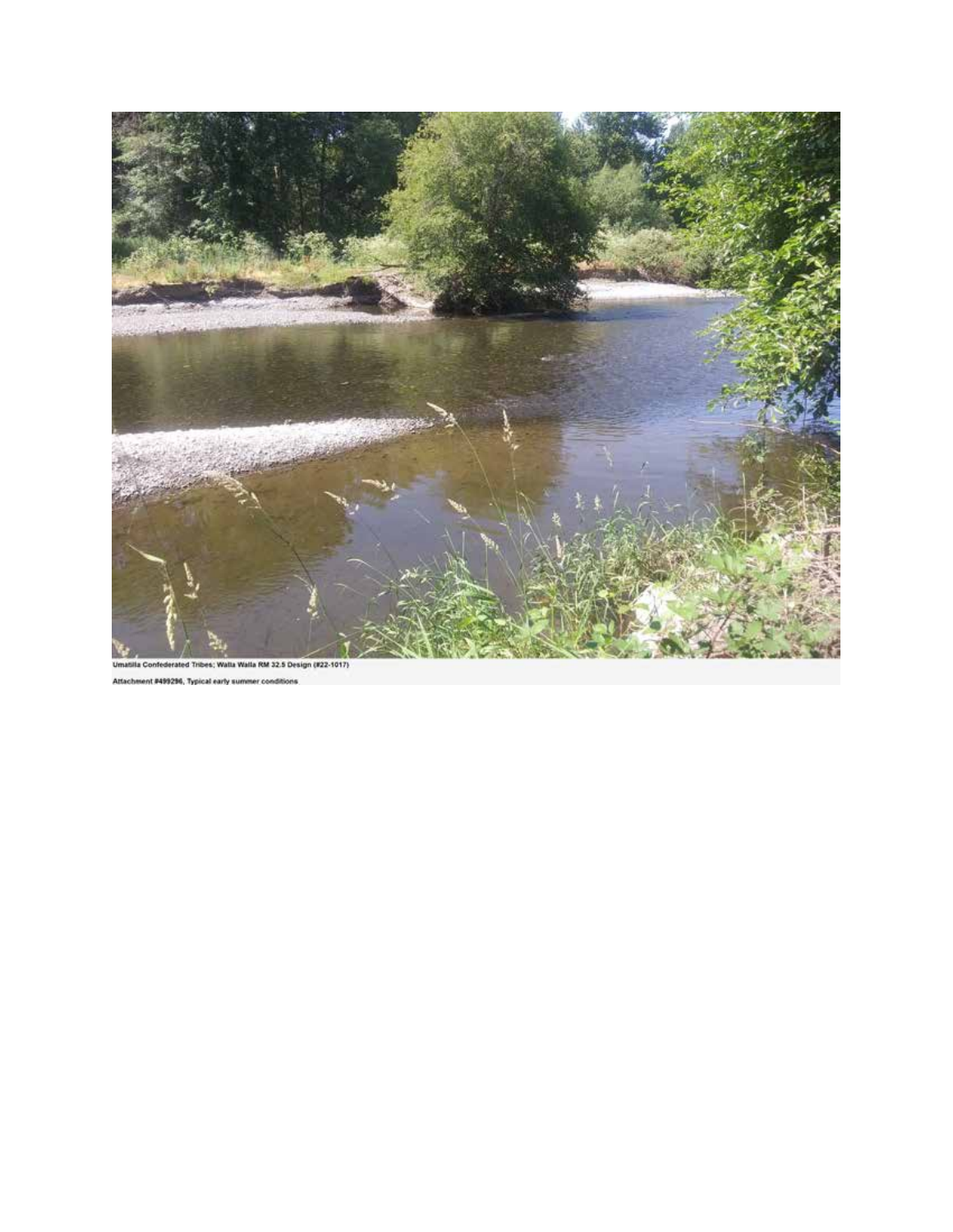

Attachment #499294, Irrigation alcove, potential for off-channel habitat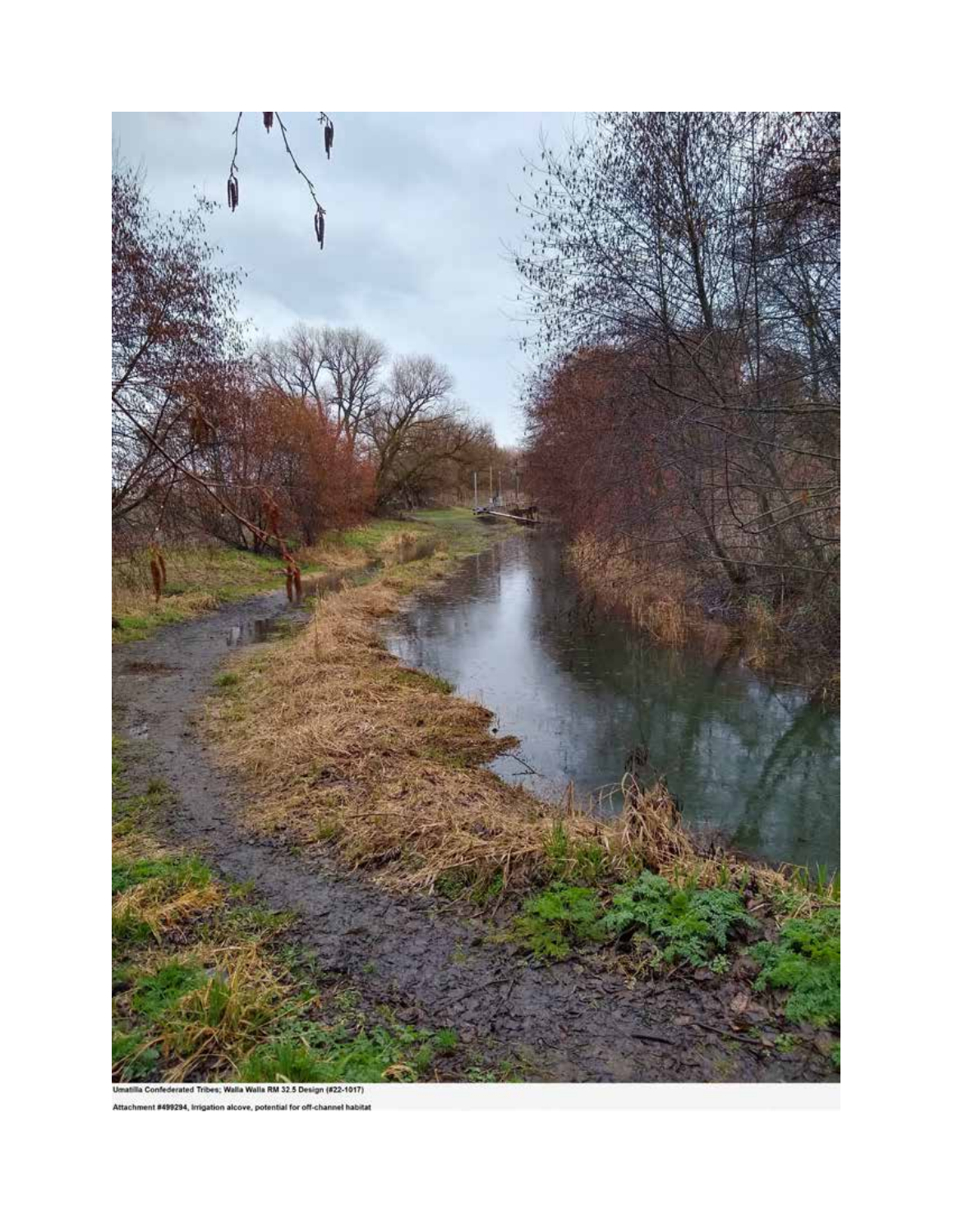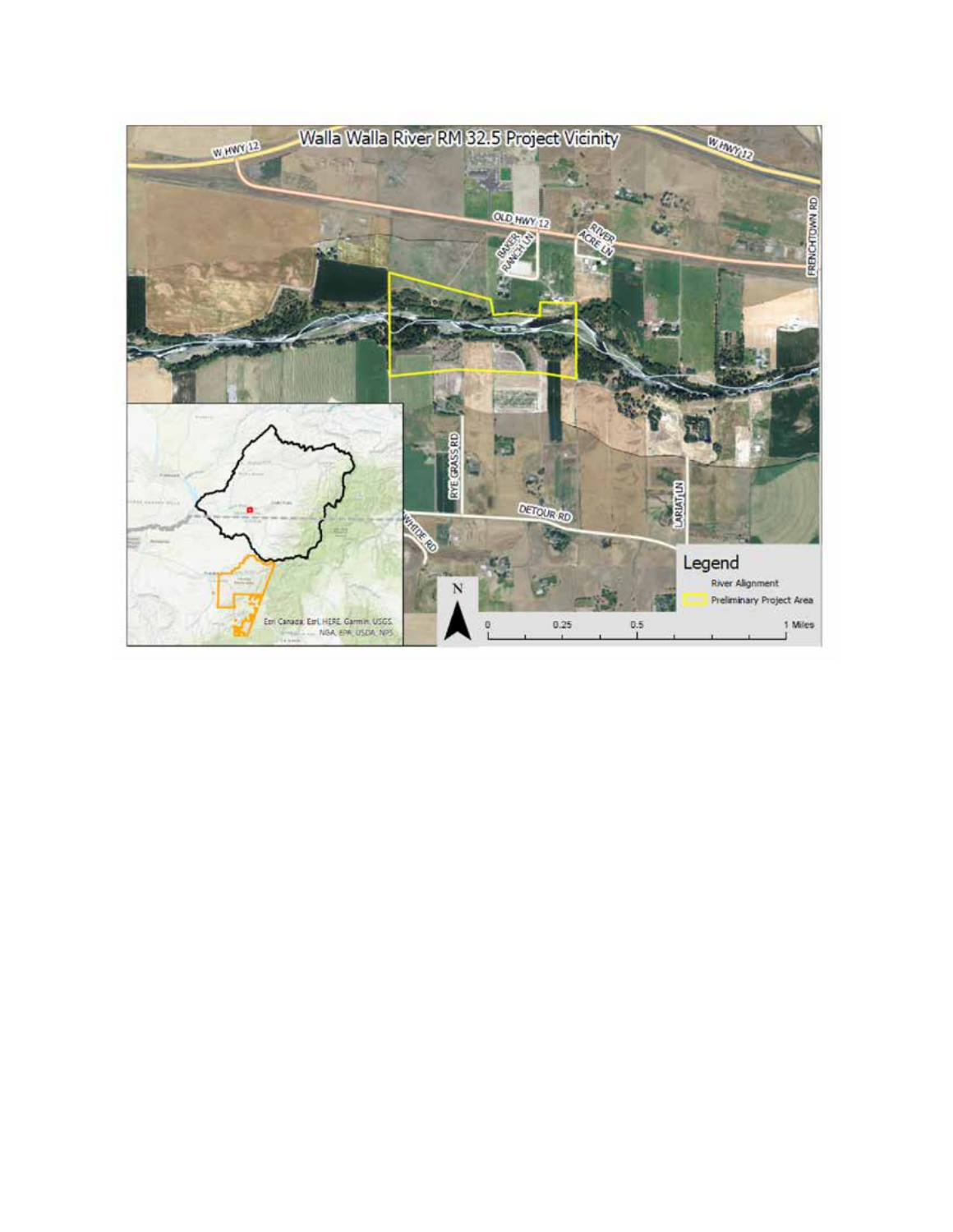## **DESIGN PROJECTS**

**The costs on this page are for design projects, not for the design phase of a restoration grant.**  See Manual 18, Appendix D for additional information regarding allowable costs.

|                                         |                                |               |                              | <b>OVERALL PROJECT</b>                                                 | <b>GRANT REQUEST</b>                             |                          |                                  | <b>MATCH</b>                                                                           |                                                                                                    |
|-----------------------------------------|--------------------------------|---------------|------------------------------|------------------------------------------------------------------------|--------------------------------------------------|--------------------------|----------------------------------|----------------------------------------------------------------------------------------|----------------------------------------------------------------------------------------------------|
|                                         |                                |               |                              | <b>Budget must account</b><br>for all costs to<br>complete the project | Enter only the<br>amount of the grant<br>request |                          |                                  | Sponsors must account for all sources and types of match need to complete the project. | The Grant Request and Match should equal the total project cost and Budget Check cell should be 0. |
|                                         |                                |               |                              | Amount                                                                 | Amount                                           | Match                    | Funding not reported<br>in PRISM | Source (Grant, Cash,<br>Materials, Labor,<br>Volunteers, etc)                          | Match Type (federal, state,<br>local)                                                              |
|                                         | <b>Design Costs</b>            |               |                              |                                                                        |                                                  |                          |                                  |                                                                                        |                                                                                                    |
| Category                                | <b>Task Description</b>        | Otv           | Rate                         |                                                                        |                                                  |                          |                                  |                                                                                        |                                                                                                    |
| Assessments (geologic, hydraulic, etc.) | <b>Site Assessment</b>         | 1.00          | 30,000.00<br>\$              | 30,000<br>$\sqrt{S}$                                                   | $30,000$ \$<br>$\mathcal{S}$                     |                          | -S<br>÷.                         |                                                                                        |                                                                                                    |
| Survey                                  | Topographic/bathymetric survey | 1.00          | 20,000.00 \$<br>ፍ            | 20,000                                                                 | 20,000                                           |                          | ÷.                               |                                                                                        |                                                                                                    |
| Conceptual design                       | 30% Deign Planset and Report   | 1.00          | 20,000.00 \$<br>£.           | 20,000                                                                 | 20,000<br>$\mathcal{S}$                          |                          | $\sim$                           |                                                                                        |                                                                                                    |
| Preliminary design                      | 60% Design Planset and Report  | 1.00          | 95,000.00 \$                 | 95,000                                                                 | 95,000                                           |                          | $\sim$                           |                                                                                        |                                                                                                    |
|                                         |                                |               |                              | ፍ                                                                      | <b>S</b><br>$\sim$                               | $\sim$                   | $\sim$                           |                                                                                        |                                                                                                    |
|                                         |                                |               | $\sim$                       | $\hat{\mathbf{r}}$                                                     | <b>¢</b><br>$\sim$                               |                          | $\sim$                           |                                                                                        |                                                                                                    |
|                                         |                                |               | $\mathbf{\hat{S}}$<br>$\sim$ | $\mathbf{\hat{S}}$<br>$\sim$                                           | $\mathbf{\hat{s}}$<br>$\sim$                     | $\sim$                   | $\sim$                           |                                                                                        |                                                                                                    |
|                                         |                                |               | \$                           | $\mathbf{\hat{s}}$                                                     | $\hat{\mathbf{r}}$<br>$\overline{\phantom{a}}$   | $\overline{\phantom{a}}$ | $\sim$                           |                                                                                        |                                                                                                    |
|                                         |                                |               | \$.<br>$\sim$                | \$<br>$\sim$                                                           | $\mathcal{S}$<br>$\sim$                          | $\sim$                   | $\sim$                           |                                                                                        |                                                                                                    |
|                                         |                                |               | \$<br>$\sim$                 | $\mathcal{S}$<br>$\sim$                                                | $\mathcal{S}$<br>$\sim$                          | $\sim$                   | $\sim$                           |                                                                                        |                                                                                                    |
|                                         |                                |               | $\hat{\mathbf{S}}$<br>$\sim$ | $\mathbf{\hat{S}}$                                                     | $\mathcal{S}$<br>$\sim$                          | $\sim$                   | $\sim$                           |                                                                                        |                                                                                                    |
|                                         |                                |               | $\sim$                       | $\overline{\phantom{a}}$                                               | $\mathcal{S}$<br>$\sim$                          | $\sim$                   | $\sim$                           |                                                                                        |                                                                                                    |
|                                         |                                |               | ¢<br>$\sim$                  | \$                                                                     | $\mathbf{\hat{s}}$                               |                          | ÷.                               |                                                                                        |                                                                                                    |
|                                         |                                |               | $\sim$                       | \$<br>$\sim$                                                           | $\mathsf{\$}$<br>$\sim$                          |                          | $\sim$                           |                                                                                        |                                                                                                    |
|                                         |                                |               | STotal <sub>\$</sub>         | 165,000                                                                | 165,000<br>$\hat{\zeta}$                         |                          | ÷.                               |                                                                                        |                                                                                                    |
|                                         |                                |               |                              |                                                                        |                                                  |                          |                                  |                                                                                        |                                                                                                    |
|                                         | <b>Indirect Costs</b>          |               |                              |                                                                        |                                                  |                          |                                  |                                                                                        |                                                                                                    |
|                                         | Description                    | Approved Rate | <b>Total Project Base</b>    |                                                                        |                                                  |                          |                                  |                                                                                        |                                                                                                    |
|                                         | Indirect                       | 0.000%        | -c<br>$\sim$                 | $\mathsf{\$}$<br>$\sim$                                                | $\mathsf{\$}$<br>$\sim$                          |                          | $\sim$                           |                                                                                        |                                                                                                    |
|                                         | Indirect                       | 0.000%        | ፍ                            | $\mathbf{\hat{S}}$                                                     | $\mathsf{\$}$                                    |                          | $\sim$                           |                                                                                        |                                                                                                    |
|                                         |                                |               | STotal \$                    | $\sim$                                                                 | $\mathbf{\hat{s}}$<br>$\sim$                     | $\sim$                   | $\mathcal{L}$<br>$\sim$          |                                                                                        |                                                                                                    |
|                                         |                                |               |                              |                                                                        |                                                  |                          |                                  |                                                                                        |                                                                                                    |

**GTOTAL \$ 165,000 \$ 165,000 \$ - \$ -**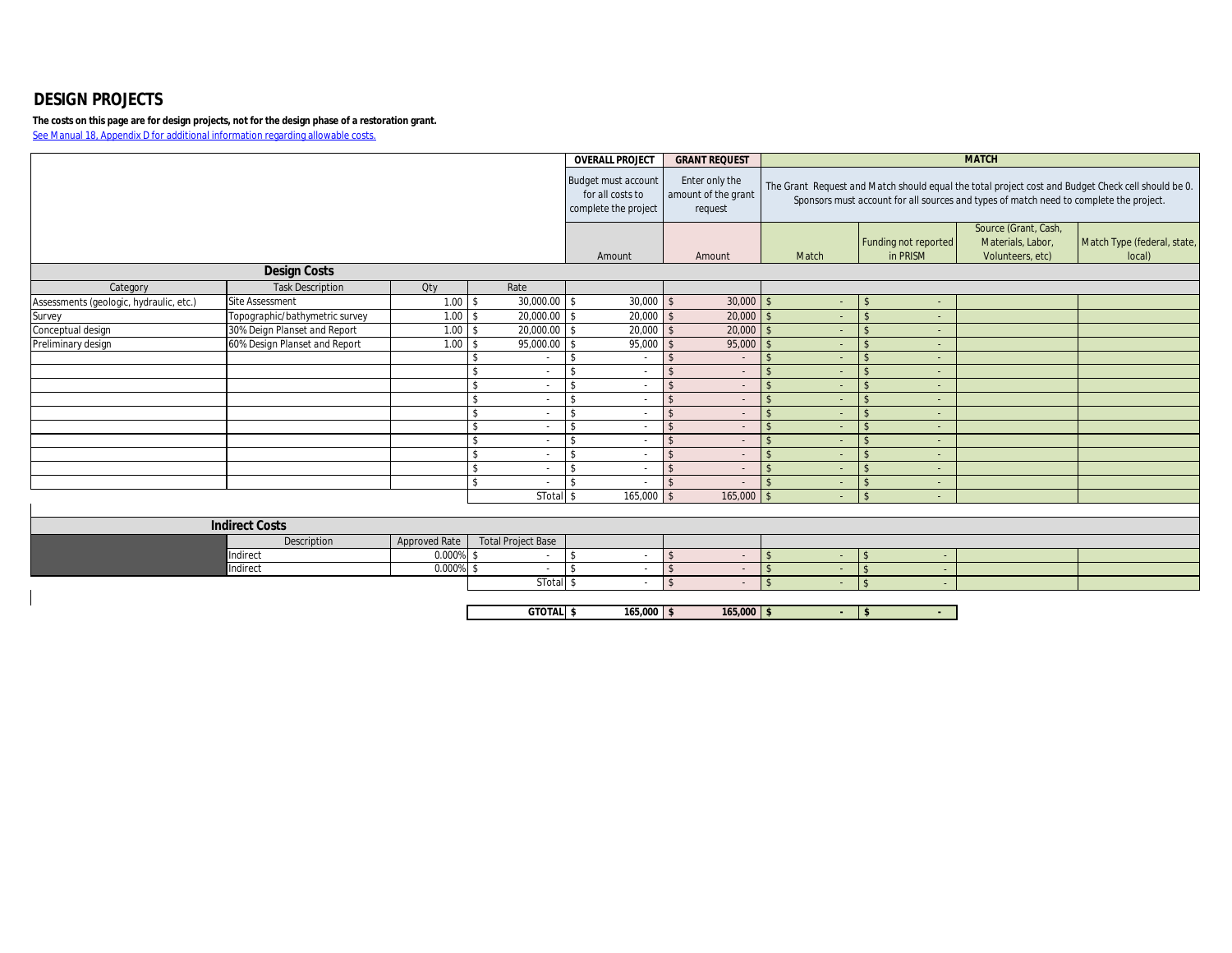|                      | bereal Reno                                                                                                                                                                                                                                                 | $44 - 7 - 61$                                                                     |                                    | <b>MONDAY AUSTRALIA DULLARS</b>                                                                                                                     |
|----------------------|-------------------------------------------------------------------------------------------------------------------------------------------------------------------------------------------------------------------------------------------------------------|-----------------------------------------------------------------------------------|------------------------------------|-----------------------------------------------------------------------------------------------------------------------------------------------------|
| Acknowledgement Form | if the grant is submissibly awarded. Fwill be contacted and seeing to angular in negotiations<br>m or taxable $[2\frac{\partial d}{\partial t}, 13\partial t]$ $[2\frac{\partial d}{\partial t}, 13\frac{\partial d}{\partial t}$ $[45\Theta]$ $[21\Theta]$ | My significant item not represent authorization of project implementation<br>Date |                                    |                                                                                                                                                     |
|                      | Bue Due The The MAPSIT<br>Turning ONES writing MAPSIT Rottle The Maria Contains C. Marshall Properties Noted<br>Line and you no benoded the highest in design of the lines are the                                                                          |                                                                                   |                                    | <b>Cast Name Grien</b><br><b>I 0945 uddain</b> in                                                                                                   |
| Landowner            | CERRIS MARSIT                                                                                                                                                                                                                                               | Carry<br>N                                                                        | <b>Project Sponsor Information</b> | Project Name: Wata Wate River River Mile 32.5 Flood<br>Mailing Address, 46411 Timpe Way, Pend<br><b>Example Proven Bullion Career</b><br><b>The</b> |
|                      | Landowner Information<br>Landowner Contact Information<br><b>Harris of Candowner</b><br><b>mpleation</b><br>n.<br>×                                                                                                                                         | list<br>націбі, анамерскі<br>u                                                    |                                    | row i Applicant Contact Information<br>E Ma<br>Fort Name Ethan<br>повращение<br>a<br>M                                                              |

Attachment #499702, Marsh.jpg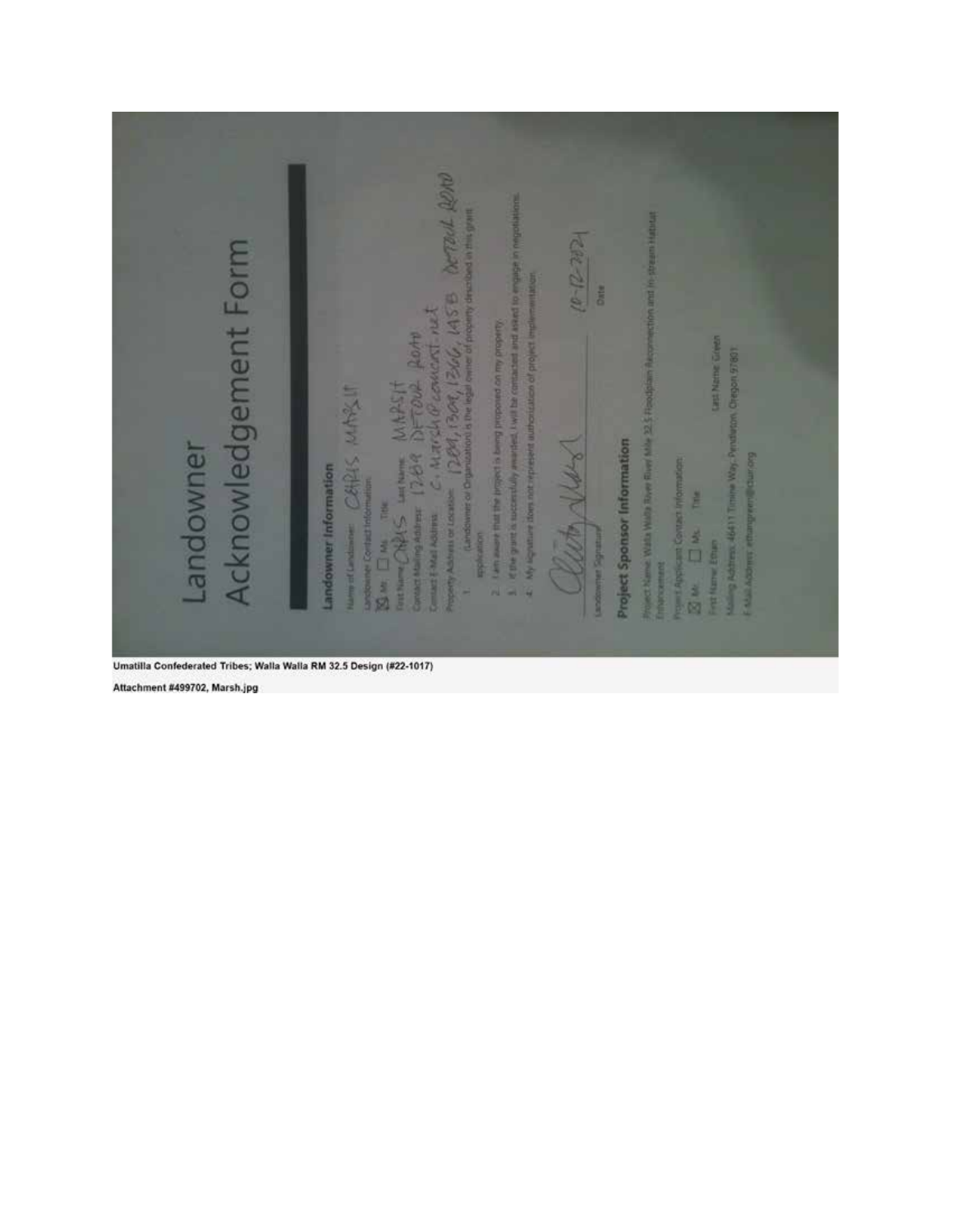# Landowner **Acknowledgement Form**

## **Landowner Information**

Name of Landowner: Landowner Contact Information:  $Mr. \Box Ms.$ Title: First Name: Leary Last Name: Lathour Contact Mailing Address: 23/ Rue G e smejl, com Contact E-Mail Address: / 21/0. Property Address or Location:

- 1. (Landowner or Organization) is the legal owner of property described in this grant application.
- 2. I am aware that the project is being proposed on my property.
- 3. If the grant is successfully awarded, I will be contacted and asked to engage in negotiations.
- 4. My signature does not represent authorization of project implementation.

Landowner Signature

 $10 - 8 - 21$ Date

## **Project Sponsor Information**

Project Name: Walla Walla River River Mile 32.5 Floodplain Reconnection and In-stream Habitat Enhancement

Project Applicant Contact Information:

| $\boxtimes$ Mr. | $\Box$ Ms. | Title |
|-----------------|------------|-------|
|                 |            |       |

First Name: Ethan

Last Name: Green

Mailing Address: 46411 Timíne Way, Pendleton, Oregon 97801

E-Mail Address: ethangreen@ctuir.org